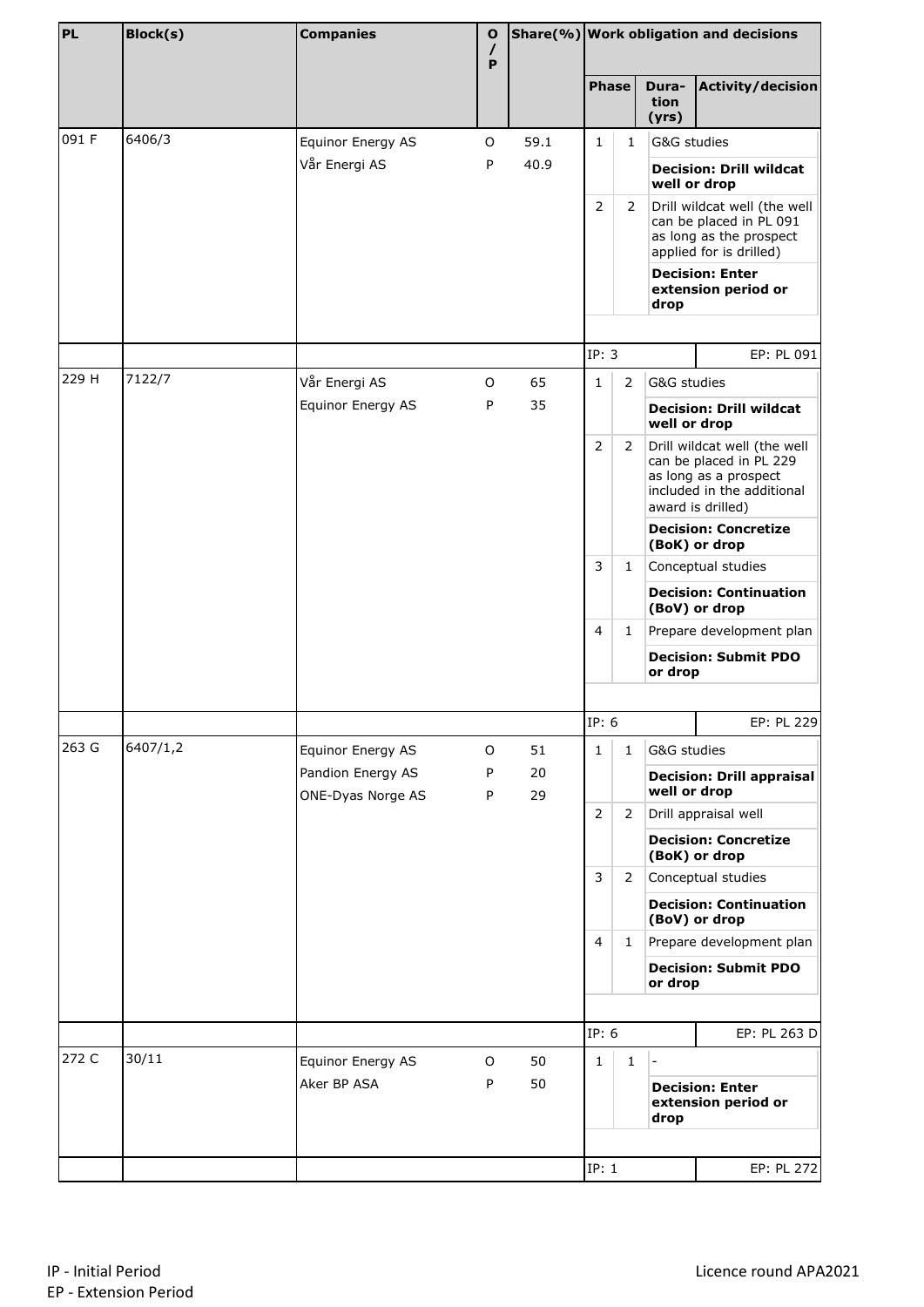| 586 B | 6406/11    | Neptune Energy Norge AS                                 | 0           | 30                | 1                              | 1              |                             |                                                                                                                                                                    |
|-------|------------|---------------------------------------------------------|-------------|-------------------|--------------------------------|----------------|-----------------------------|--------------------------------------------------------------------------------------------------------------------------------------------------------------------|
|       |            | Suncor Energy Norge AS<br>DNO Norge AS<br>Vår Energi AS | P<br>P<br>P | 17.5<br>7.5<br>45 |                                |                | drop                        | <b>Decision: Enter</b><br>extension period or                                                                                                                      |
|       |            |                                                         |             |                   |                                |                |                             |                                                                                                                                                                    |
|       |            |                                                         |             |                   | IP: 1                          |                |                             | EP: PL 586                                                                                                                                                         |
| 878 C | 30/5       | Equinor Energy AS                                       | 0           | 40                | $\mathbf{1}$                   | $\mathbf{1}$   | G&G studies                 |                                                                                                                                                                    |
|       |            | Wellesley Petroleum AS<br>Source Energy AS              | P<br>P      | 40<br>20          |                                |                | well or drop                | <b>Decision: Drill wildcat</b>                                                                                                                                     |
|       |            |                                                         |             |                   | $\overline{2}$                 | 2              |                             | Drill wildcat well                                                                                                                                                 |
|       |            |                                                         |             |                   |                                |                |                             | <b>Decision: Concretize</b><br>(BoK) or drop                                                                                                                       |
|       |            |                                                         |             |                   | 3                              | $\mathbf{1}$   |                             | Conceptual studies                                                                                                                                                 |
|       |            |                                                         |             |                   |                                |                |                             | <b>Decision: Continuation</b><br>(BoV) or drop                                                                                                                     |
|       |            |                                                         |             |                   | $\overline{4}$                 | $\mathbf{1}$   |                             | Prepare development plan                                                                                                                                           |
|       |            |                                                         |             |                   |                                |                | or drop                     | <b>Decision: Submit PDO</b>                                                                                                                                        |
|       |            |                                                         |             |                   | IP: 5                          |                |                             | EP: 20                                                                                                                                                             |
| 882 B | 33/6, 34/4 | Neptune Energy Norge AS                                 | 0           | 45                | $\mathbf{1}$                   | $\overline{2}$ | G&G studies                 |                                                                                                                                                                    |
|       |            | Idemitsu Petroleum Norge<br>AS                          | P           | 20                |                                |                | well or drop                | <b>Decision: Drill wildcat</b>                                                                                                                                     |
|       |            | Petrolia NOCO AS<br>Concedo AS                          | P<br>P      | 20<br>15          | $\overline{2}$                 | $\overline{2}$ |                             | Drill wildcat well (the well<br>can be placed in PL 882<br>as long as a prospect<br>included in the additional<br>award is drilled)                                |
|       |            |                                                         |             |                   |                                |                |                             | <b>Decision: Concretize</b><br>(BoK) or drop                                                                                                                       |
|       |            |                                                         |             |                   | 3                              | $\mathbf{1}$   |                             | Conceptual studies                                                                                                                                                 |
|       |            |                                                         |             |                   |                                |                |                             | <b>Decision: Continuation</b><br>(BoV) or drop                                                                                                                     |
|       |            |                                                         |             |                   | $\overline{4}$                 | $\mathbf{1}$   |                             | Prepare development plan                                                                                                                                           |
|       |            |                                                         |             |                   |                                |                | or drop                     | <b>Decision: Submit PDO</b>                                                                                                                                        |
|       |            |                                                         |             |                   |                                |                |                             |                                                                                                                                                                    |
|       |            |                                                         |             |                   | IP: 6                          |                |                             | EP: 20                                                                                                                                                             |
| 923 B | 31/1       | Equinor Energy AS                                       | 0           | 40                | $\mathbf{1}$                   | $\overline{2}$ | G&G studies                 |                                                                                                                                                                    |
|       |            | Petoro AS<br>Wellesley Petroleum AS                     | P<br>P      | 20<br>20          |                                |                | well or drop                | <b>Decision: Drill wildcat</b>                                                                                                                                     |
|       |            | DNO Norge AS                                            | P           | 20                | 2                              | $\mathbf{2}$   |                             | Drill wildcat well (the well<br>can be placed in PL 923<br>as long as a prospect<br>included in the additional<br>award is drilled)<br><b>Decision: Concretize</b> |
|       |            |                                                         |             |                   |                                |                |                             | (BoK) or drop                                                                                                                                                      |
|       |            |                                                         |             |                   | 3                              | $\mathbf{1}$   |                             | Conceptual studies<br><b>Decision: Continuation</b>                                                                                                                |
|       |            |                                                         |             |                   |                                |                |                             | (BoV) or drop<br>Prepare development plan                                                                                                                          |
|       |            |                                                         |             |                   | $\overline{4}$<br>$\mathbf{1}$ | or drop        | <b>Decision: Submit PDO</b> |                                                                                                                                                                    |
|       |            |                                                         |             |                   |                                |                |                             |                                                                                                                                                                    |
|       |            |                                                         |             |                   | IP: 6                          |                |                             | EP: 25                                                                                                                                                             |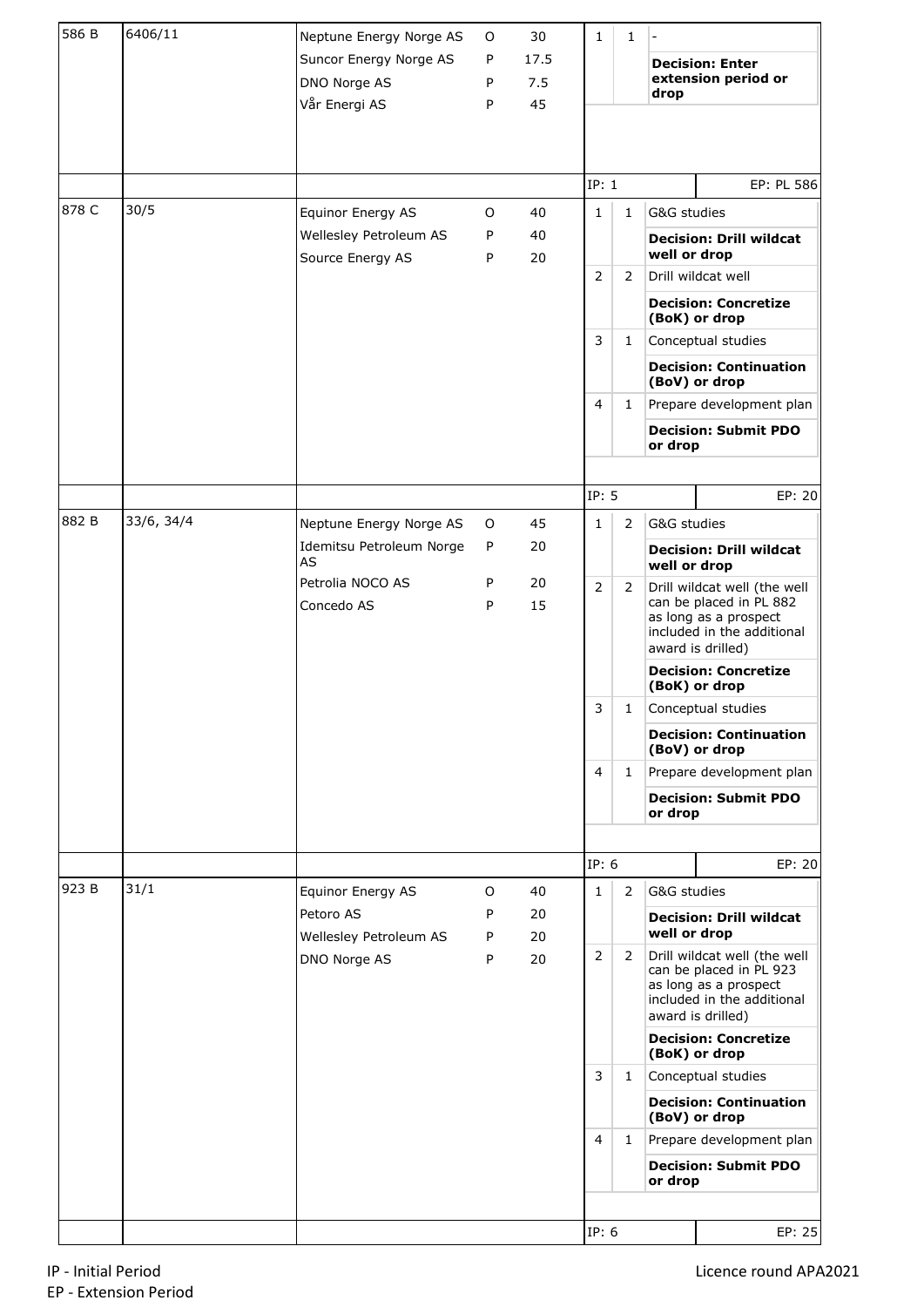| 927 B   | 35/7,10                                   | Wintershall Dea Norge AS    | $\circ$ | 50 |                |              |              |                                                                                                                                      |
|---------|-------------------------------------------|-----------------------------|---------|----|----------------|--------------|--------------|--------------------------------------------------------------------------------------------------------------------------------------|
|         |                                           | Sval Energi AS              | P       | 50 |                |              |              |                                                                                                                                      |
|         |                                           |                             |         |    |                |              |              | Work obligation as for PL 927                                                                                                        |
| 941 B   | 6508/1                                    | Aker BP ASA                 | O       | 80 | $\mathbf{1}$   | 2            | G&G studies  |                                                                                                                                      |
|         |                                           | PGNiG Upstream Norway<br>AS | P       | 20 |                |              | well or drop | <b>Decision: Drill wildcat</b>                                                                                                       |
|         |                                           |                             |         |    | $\overline{2}$ | 2            |              | Drill wildcat well                                                                                                                   |
|         |                                           |                             |         |    |                |              |              | <b>Decision: Concretize</b><br>(BoK) or drop                                                                                         |
|         |                                           |                             |         |    | 3              | $\mathbf{1}$ |              | Conceptual studies                                                                                                                   |
|         |                                           |                             |         |    |                |              |              | <b>Decision: Continuation</b><br>(BoV) or drop                                                                                       |
|         |                                           |                             |         |    | 4              | $\mathbf{1}$ |              | Prepare development plan                                                                                                             |
|         |                                           |                             |         |    |                |              | or drop      | <b>Decision: Submit PDO</b>                                                                                                          |
|         |                                           |                             |         |    | IP: 6          |              |              | EP: 20                                                                                                                               |
| 969 B   | 1/6                                       | A/S Norske Shell            | O       | 40 |                |              |              |                                                                                                                                      |
|         |                                           | DNO Norge AS                | P       | 45 |                |              |              |                                                                                                                                      |
|         |                                           | Spirit Energy Norway AS     | P       | 15 |                |              |              |                                                                                                                                      |
|         |                                           |                             |         |    |                |              |              | Work obligation as for PL 969                                                                                                        |
| 1007B   | 6506/8,10,11                              | DNO Norge AS                | O       | 40 |                |              |              |                                                                                                                                      |
|         |                                           | OMV (Norge) AS              | Ρ       | 20 |                |              |              |                                                                                                                                      |
|         |                                           | Equinor Energy AS           | Ρ       | 20 |                |              |              |                                                                                                                                      |
|         |                                           | Spirit Energy Norway AS     | P       | 20 |                |              |              |                                                                                                                                      |
|         |                                           |                             |         |    |                |              |              | Work obligation as for PL 1007                                                                                                       |
| 1025 SB | 7218/6, 7219/4 Applies to                 | Vår Energi AS               | O       | 30 |                |              |              |                                                                                                                                      |
|         | all levels below top<br>Kolmule Formation | Petoro AS                   | P       | 20 |                |              |              |                                                                                                                                      |
|         |                                           | Equinor Energy AS           | P       | 50 |                |              |              |                                                                                                                                      |
|         |                                           |                             |         |    |                |              |              | Work obligation as for PL 1025 S                                                                                                     |
| 1043 B  | 25/8                                      | Vår Energi AS               | O       | 40 |                |              |              |                                                                                                                                      |
|         |                                           | Suncor Energy Norge AS      | Ρ       | 30 |                |              |              |                                                                                                                                      |
|         |                                           | Concedo AS                  | Ρ       | 30 |                |              |              |                                                                                                                                      |
|         |                                           |                             |         |    |                |              |              | Work obligation as for PL 1043                                                                                                       |
| 1049 C  | 34/9                                      | Equinor Energy AS           | O       | 35 |                |              |              |                                                                                                                                      |
|         |                                           | Petoro AS                   | P       | 20 |                |              |              |                                                                                                                                      |
|         |                                           | Spirit Energy Norway AS     | P       | 20 |                |              |              |                                                                                                                                      |
|         |                                           | Longboat Energy Norge AS    | P       | 25 |                |              |              |                                                                                                                                      |
| 1055 C  | 6304/11,12, 6305/10                       |                             |         |    |                |              |              | Work obligation as for PL 1049                                                                                                       |
|         |                                           | PGNiG Upstream Norway<br>AS | O       | 60 |                |              |              |                                                                                                                                      |
|         |                                           | A/S Norske Shell            | Ρ       | 40 |                |              |              | Work obligation as for PL 1055                                                                                                       |
| 1100 B  | 30/5                                      | OMV (Norge) AS              | O       | 60 | $\mathbf{1}$   | 2            | G&G studies  |                                                                                                                                      |
|         |                                           | Source Energy AS            | Ρ       | 20 |                |              |              |                                                                                                                                      |
|         |                                           | Wintershall Dea Norge AS    | P       | 20 |                |              | well or drop | <b>Decision: Drill wildcat</b>                                                                                                       |
|         |                                           |                             |         |    | $\overline{2}$ | 2            |              | Drill wildcat well (the well<br>can be placed in PL 1100<br>as long as a prospect<br>included in the additional<br>award is drilled) |
|         |                                           |                             |         |    |                |              |              | <b>Decision: Concretize</b><br>(BoK) or drop                                                                                         |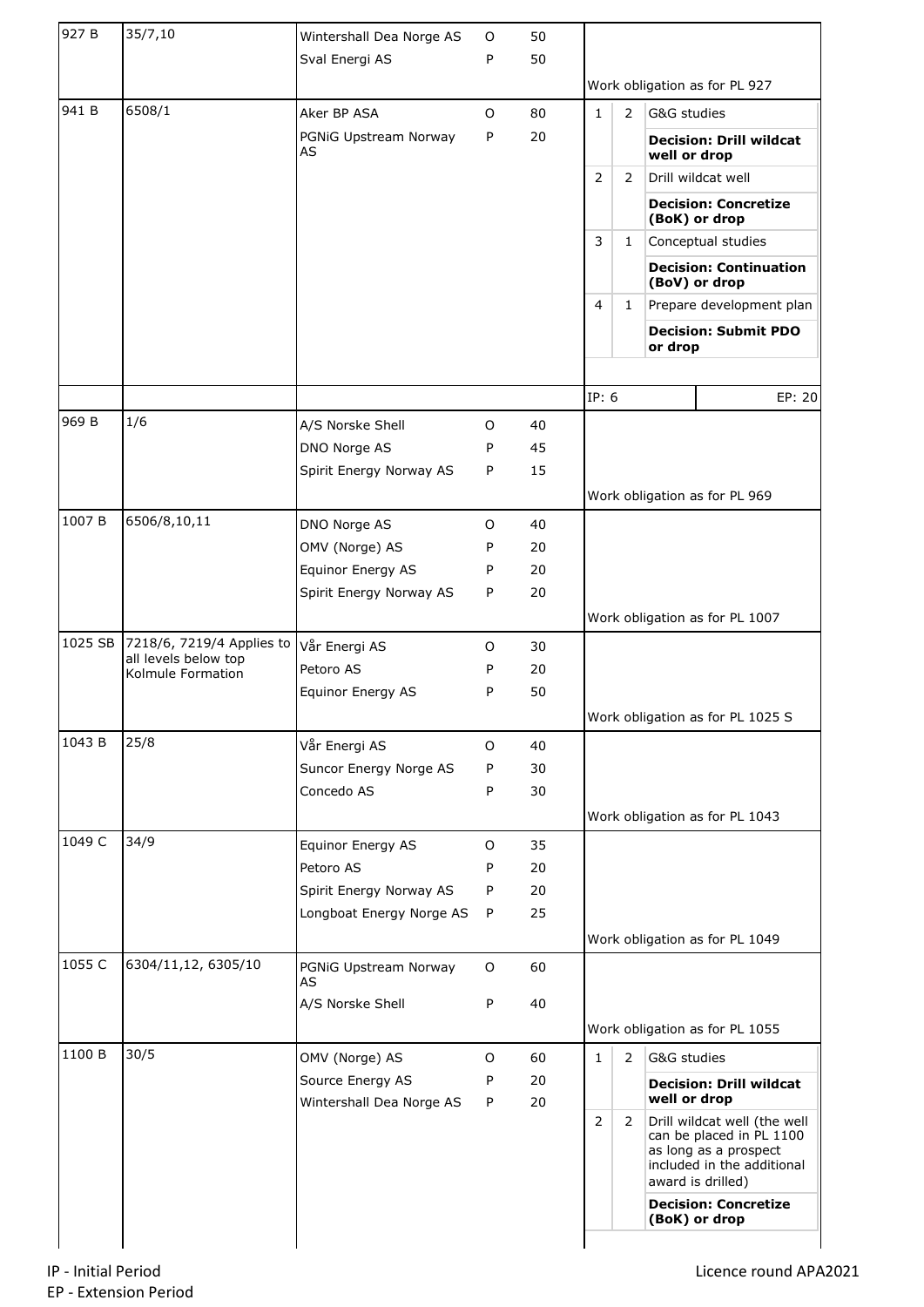|      |                      |                                              |        |          | 3              | 1              |              | Conceptual studies                             |
|------|----------------------|----------------------------------------------|--------|----------|----------------|----------------|--------------|------------------------------------------------|
|      |                      |                                              |        |          |                |                |              | <b>Decision: Continuation</b><br>(BoV) or drop |
|      |                      |                                              |        |          | $\overline{4}$ | $\mathbf{1}$   |              | Prepare development plan                       |
|      |                      |                                              |        |          |                |                | or drop      | <b>Decision: Submit PDO</b>                    |
|      |                      |                                              |        |          |                |                |              |                                                |
|      |                      |                                              |        |          | IP: 6          |                |              | EP: 20                                         |
| 1135 | 2/2,3                | PGNiG Upstream Norway<br>AS                  | O      | 70       | $\mathbf{1}$   | $\overline{2}$ | G&G studies  |                                                |
|      |                      | LOTOS Exploration and<br>Production Norge AS | P      | 30       |                |                | well or drop | <b>Decision: Drill wildcat</b>                 |
|      |                      |                                              |        |          | $\overline{2}$ | $\overline{2}$ |              | Drill wildcat well                             |
|      |                      |                                              |        |          |                |                |              | <b>Decision: Concretize</b><br>(BoK) or drop   |
|      |                      |                                              |        |          | 3              | $\overline{2}$ |              | Conceptual studies                             |
|      |                      |                                              |        |          |                |                |              | <b>Decision: Continuation</b><br>(BoV) or drop |
|      |                      |                                              |        |          | $\overline{4}$ | $\mathbf{1}$   |              | Prepare development plan                       |
|      |                      |                                              |        |          |                |                | or drop      | <b>Decision: Submit PDO</b>                    |
|      |                      |                                              |        |          |                |                |              |                                                |
|      |                      |                                              |        |          | IP: 7          |                |              | EP: 20                                         |
| 1136 | 4/1,2,3, 10/10,11,12 | PGNiG Upstream Norway<br>AS                  | O      | 50       | $\mathbf{1}$   | $\mathbf{1}$   | G&G studies  |                                                |
|      |                      | Equinor Energy AS                            | P      | 50       |                |                | well or drop | <b>Decision: Drill wildcat</b>                 |
|      |                      |                                              |        |          | 2              | $\overline{2}$ |              | Drill wildcat well                             |
|      |                      |                                              |        |          |                |                |              | <b>Decision: Concretize</b><br>(BoK) or drop   |
|      |                      |                                              |        |          | 3              | 2              |              | Conceptual studies                             |
|      |                      |                                              |        |          |                |                |              | <b>Decision: Continuation</b><br>(BoV) or drop |
|      |                      |                                              |        |          | $\overline{4}$ | $\mathbf{1}$   |              | Prepare development plan                       |
|      |                      |                                              |        |          |                |                | or drop      | <b>Decision: Submit PDO</b>                    |
|      |                      |                                              |        |          |                |                |              |                                                |
|      |                      |                                              |        |          | IP: 6          |                |              | EP: 25                                         |
| 1137 | 15/8,9               | Equinor Energy AS<br><b>KUFPEC Norway AS</b> | O<br>P | 50<br>50 | $\mathbf{1}$   | $\overline{2}$ | G&G studies  | Reprocess 3D seismic and                       |
|      |                      |                                              |        |          |                |                | well or drop | <b>Decision: Drill wildcat</b>                 |
|      |                      |                                              |        |          | 2              | $\overline{2}$ |              | Drill wildcat well                             |
|      |                      |                                              |        |          |                |                |              | <b>Decision: Concretize</b><br>(BoK) or drop   |
|      |                      |                                              |        |          | 3              | $\mathbf{1}$   |              | Conceptual studies                             |
|      |                      |                                              |        |          |                |                |              | <b>Decision: Continuation</b><br>(BoV) or drop |
|      |                      |                                              |        |          | $\overline{4}$ | $\mathbf{1}$   |              | Prepare development plan                       |
|      |                      |                                              |        |          |                |                | or drop      | <b>Decision: Submit PDO</b>                    |
|      |                      |                                              |        |          |                |                |              |                                                |
|      |                      |                                              |        |          | IP: 6          |                |              | EP: 20                                         |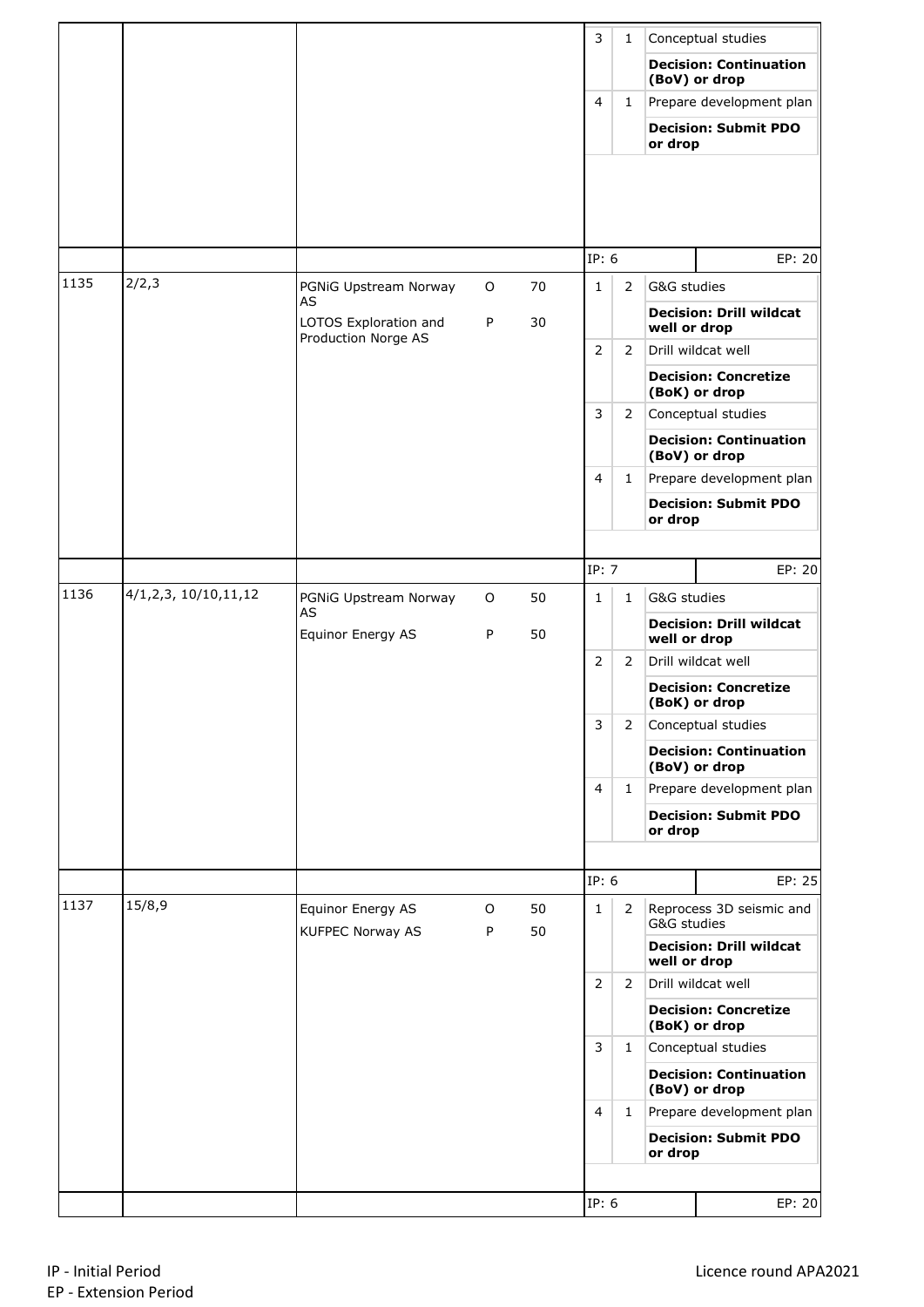| 1138 | 15/9, 16/4,7 | Chrysaor Norge AS                         | O      | 40       | $\mathbf{1}$   | $\mathbf{1}$   | G&G studies  | Reprocess 3D seismic and                                                                                                       |
|------|--------------|-------------------------------------------|--------|----------|----------------|----------------|--------------|--------------------------------------------------------------------------------------------------------------------------------|
|      |              | Sval Energi AS<br>Lundin Energy Norway AS | P<br>P | 30<br>30 |                |                | well or drop | <b>Decision: Drill wildcat</b>                                                                                                 |
|      |              |                                           |        |          | $\overline{2}$ | 2              |              | Drill wildcat well                                                                                                             |
|      |              |                                           |        |          |                |                |              | <b>Decision: Concretize</b><br>(BoK) or drop                                                                                   |
|      |              |                                           |        |          | 3              | $\mathbf{2}$   |              | Conceptual studies                                                                                                             |
|      |              |                                           |        |          |                |                |              | <b>Decision: Continuation</b><br>(BoV) or drop                                                                                 |
|      |              |                                           |        |          | $\overline{4}$ | $\mathbf{1}$   |              | Prepare development plan                                                                                                       |
|      |              |                                           |        |          |                |                | or drop      | <b>Decision: Submit PDO</b>                                                                                                    |
|      |              |                                           |        |          |                |                |              |                                                                                                                                |
|      |              |                                           |        |          | IP: 6          |                |              | EP: 15                                                                                                                         |
| 1139 | 15/6         | Lundin Energy Norway AS                   | 0      | 40       | $\mathbf{1}$   | $\mathbf{1}$   | G&G studies  |                                                                                                                                |
|      |              | Pandion Energy AS<br>Vår Energi AS        | P<br>P | 20<br>20 |                |                | well or drop | <b>Decision: Drill wildcat</b>                                                                                                 |
|      |              | Sval Energi AS                            | P      | 20       | $\overline{2}$ | 2              |              | Drill wildcat well                                                                                                             |
|      |              |                                           |        |          |                |                |              | <b>Decision: Concretize</b><br>(BoK) or drop                                                                                   |
|      |              |                                           |        |          | 3              | $\overline{2}$ |              | Conceptual studies                                                                                                             |
|      |              |                                           |        |          |                |                |              | <b>Decision: Continuation</b><br>(BoV) or drop                                                                                 |
|      |              |                                           |        |          | 4              | $\mathbf{1}$   |              | Prepare development plan                                                                                                       |
|      |              |                                           |        |          |                |                | or drop      | <b>Decision: Submit PDO</b>                                                                                                    |
|      |              |                                           |        |          |                |                |              |                                                                                                                                |
|      |              |                                           |        |          | IP: 6          |                |              | EP: 20                                                                                                                         |
| 1140 | 15/2,3,5,6   | Equinor Energy AS<br>Aker BP ASA          | 0<br>P | 60<br>40 | $\mathbf{1}$   | $\mathbf{1}$   |              | Acquire and reprocess<br>modern 3D seismic and<br>G&G studies (Ocean<br>Bottom Node seismic)<br><b>Decision: Drill wildcat</b> |
|      |              |                                           |        |          |                |                | well or drop |                                                                                                                                |
|      |              |                                           |        |          | $\overline{2}$ | 2              |              | Drill wildcat well                                                                                                             |
|      |              |                                           |        |          |                |                |              | <b>Decision: Concretize</b><br>(BoK) or drop                                                                                   |
|      |              |                                           |        |          | 3              | $\mathbf{2}$   |              | Conceptual studies                                                                                                             |
|      |              |                                           |        |          |                |                |              | <b>Decision: Continuation</b><br>(BoV) or drop                                                                                 |
|      |              |                                           |        |          | 4              | $\mathbf{1}$   |              | Prepare development plan                                                                                                       |
|      |              |                                           |        |          |                |                | or drop      | <b>Decision: Submit PDO</b>                                                                                                    |
|      |              |                                           |        |          |                |                |              |                                                                                                                                |
|      |              |                                           |        |          | IP: 6          |                |              | EP: 20                                                                                                                         |
| 1141 | 16/1         | Aker BP ASA                               | 0      | 70       | $\mathbf{1}$   | $\overline{2}$ |              | Drill one firm wildcat well                                                                                                    |
|      |              | Equinor Energy AS                         | P      | 30       |                |                |              | <b>Decision: Concretize</b><br>(BoK) or drop                                                                                   |
|      |              |                                           |        |          | $\overline{2}$ | 2              |              | Conceptual studies                                                                                                             |
|      |              |                                           |        |          |                |                |              | <b>Decision: Continuation</b><br>(BoV) or drop                                                                                 |
|      |              |                                           |        |          | 3              | $\mathbf{1}$   |              | Prepare development plan                                                                                                       |
|      |              |                                           |        |          |                |                | or drop      | <b>Decision: Submit PDO</b>                                                                                                    |
|      |              |                                           |        |          |                |                |              |                                                                                                                                |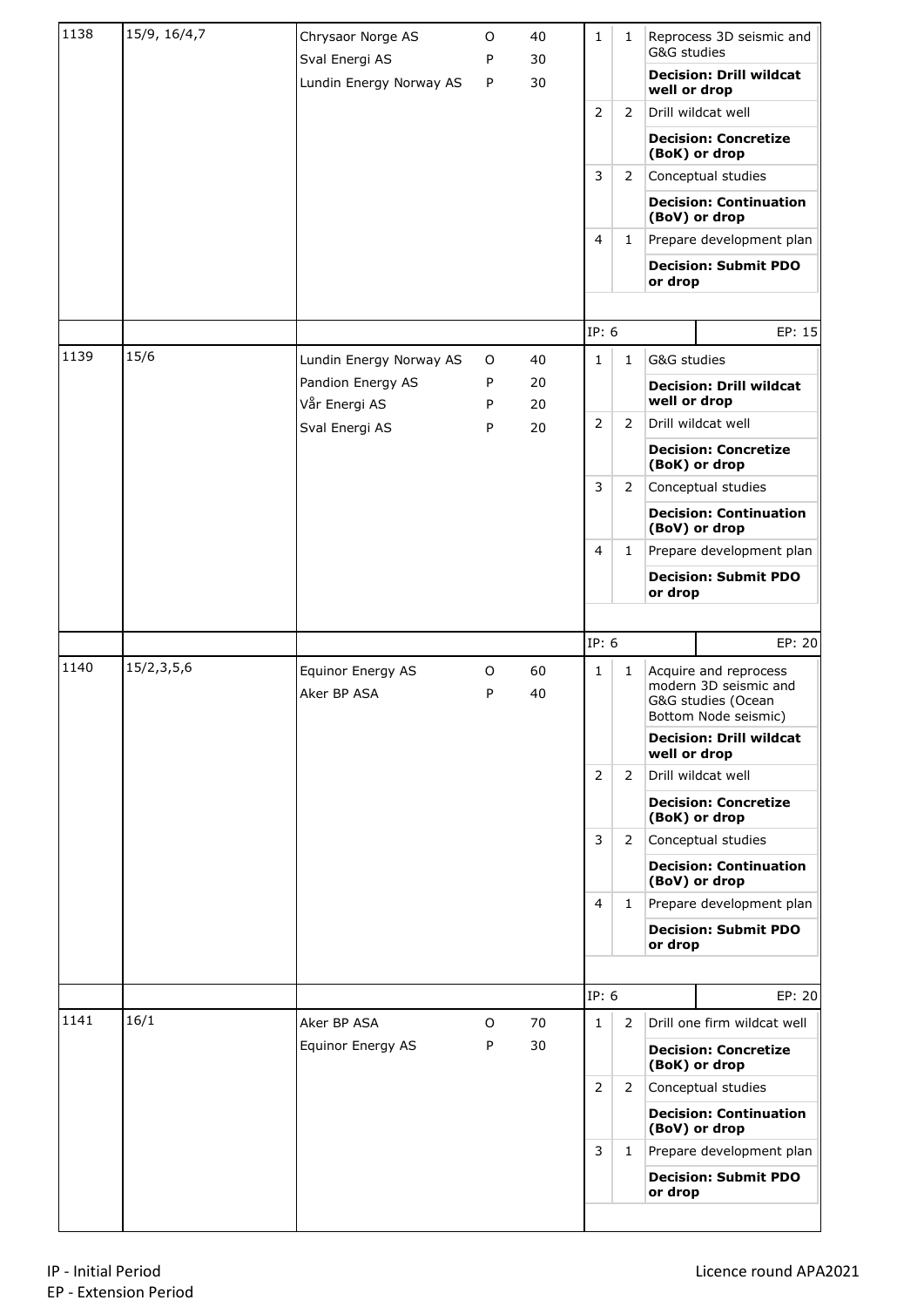|      |               |                                                                         |        |                | IP: 5          |                |                                                | EP: 20                                                |
|------|---------------|-------------------------------------------------------------------------|--------|----------------|----------------|----------------|------------------------------------------------|-------------------------------------------------------|
| 1142 | 25/4,5        | Aker BP ASA                                                             | O      | 73.01          | $\mathbf{1}$   | 2              | G&G studies                                    | Reprocess 3D seismic and                              |
|      |               | LOTOS Exploration and<br>Production Norge AS<br>Lundin Energy Norway AS | P<br>P | 17.94<br>9.05  |                |                | well or drop                                   | <b>Decision: Drill wildcat</b>                        |
|      |               |                                                                         |        |                | 2              | 2              |                                                | Drill wildcat well                                    |
|      |               |                                                                         |        |                |                |                |                                                | <b>Decision: Concretize</b><br>(BoK) or drop          |
|      |               |                                                                         |        |                | 3              | $\mathbf{1}$   |                                                | Conceptual studies                                    |
|      |               |                                                                         |        |                |                |                |                                                | <b>Decision: Continuation</b><br>(BoV) or drop        |
|      |               |                                                                         |        |                | 4              | $\mathbf{1}$   |                                                | Prepare development plan                              |
|      |               |                                                                         |        |                |                |                | or drop                                        | <b>Decision: Submit PDO</b>                           |
|      |               |                                                                         |        |                |                |                |                                                |                                                       |
|      |               |                                                                         |        |                | IP: 6          |                |                                                | EP: 20                                                |
| 1143 | 25/4,5        | Aker BP ASA<br>LOTOS Exploration and                                    | 0<br>P | 73.01<br>17.94 | 1              | 2              | G&G studies                                    | Reprocess 3D seismic and                              |
|      |               | Production Norge AS<br>Lundin Energy Norway AS                          | P      | 9.05           |                |                | well or drop                                   | <b>Decision: Drill wildcat</b>                        |
|      |               |                                                                         |        |                | 2              | 2              |                                                | Drill wildcat well                                    |
|      |               |                                                                         |        |                |                |                |                                                | <b>Decision: Concretize</b><br>(BoK) or drop          |
|      |               |                                                                         |        |                | 3              | 1              |                                                | Conceptual studies                                    |
|      |               |                                                                         |        |                |                |                | <b>Decision: Continuation</b><br>(BoV) or drop |                                                       |
|      |               |                                                                         |        |                | 4              | $\mathbf{1}$   |                                                | Prepare development plan                              |
|      |               |                                                                         |        |                |                | or drop        | <b>Decision: Submit PDO</b>                    |                                                       |
|      |               |                                                                         |        |                |                |                |                                                |                                                       |
|      |               |                                                                         |        |                | IP: 6          |                |                                                | EP: 20                                                |
| 1144 | 25/1, 2, 4, 5 | Aker BP ASA<br>LOTOS Exploration and                                    | O<br>P | 40<br>30       | 1              | 2              | studies                                        | Reprocess 3D seismic, EM<br>feasibility study and G&G |
|      |               | Production Norge AS<br>Equinor Energy AS                                | P      | 30             |                |                | well or drop                                   | <b>Decision: Drill wildcat</b>                        |
|      |               |                                                                         |        |                | $\overline{2}$ | 2              |                                                | Drill wildcat well                                    |
|      |               |                                                                         |        |                |                |                |                                                | <b>Decision: Concretize</b><br>(BoK) or drop          |
|      |               |                                                                         |        |                | 3              | $\mathbf{1}$   |                                                | Conceptual studies                                    |
|      |               |                                                                         |        |                |                |                |                                                | <b>Decision: Continuation</b><br>(BoV) or drop        |
|      |               |                                                                         |        |                | 4              | $\mathbf{1}$   |                                                | Prepare development plan                              |
|      |               |                                                                         |        |                |                |                | or drop                                        | <b>Decision: Submit PDO</b>                           |
|      |               |                                                                         |        |                |                |                |                                                |                                                       |
|      |               |                                                                         |        |                | IP: 6          |                |                                                | EP: 20                                                |
| 1145 | 25/3,6        | DNO Norge AS<br>Aker BP ASA                                             | O<br>P | 60<br>40       | 1              | $\overline{2}$ | G&G studies                                    | Acquire 3D seismic and                                |
|      |               |                                                                         |        |                |                |                | well or drop                                   | <b>Decision: Drill wildcat</b>                        |
|      |               |                                                                         |        |                | $\overline{2}$ | $\overline{2}$ |                                                | Drill wildcat well                                    |
|      |               |                                                                         |        |                |                |                |                                                | <b>Decision: Concretize</b><br>(BoK) or drop          |
|      |               |                                                                         |        |                |                |                |                                                |                                                       |
|      |               |                                                                         |        |                | 3              | $\overline{2}$ |                                                | Conceptual studies                                    |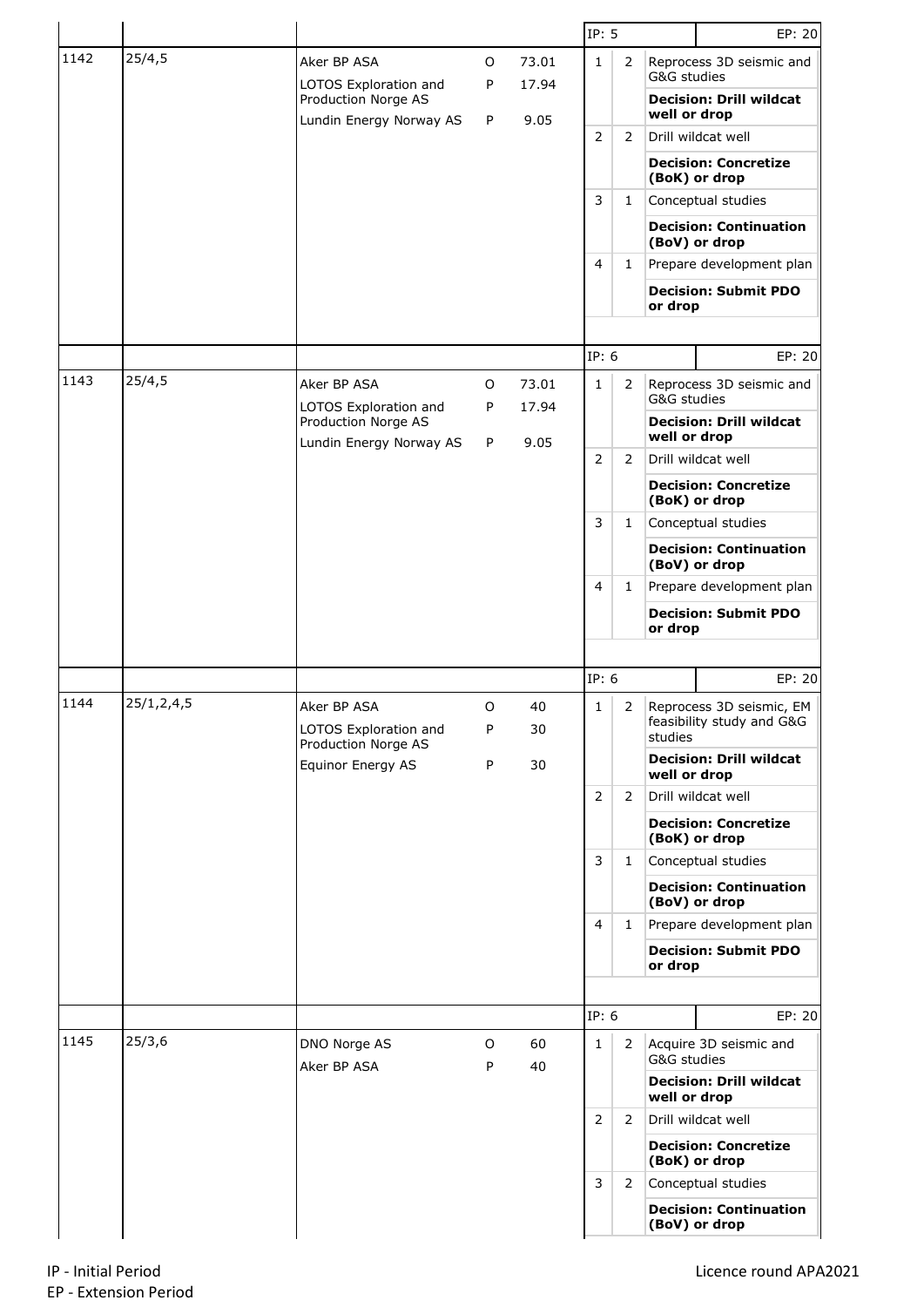|      |                    |                                                              |                        |          | $\overline{4}$ | 1              |             | Prepare development plan                                                                                                                                                      |
|------|--------------------|--------------------------------------------------------------|------------------------|----------|----------------|----------------|-------------|-------------------------------------------------------------------------------------------------------------------------------------------------------------------------------|
|      |                    |                                                              |                        |          |                |                | or drop     | <b>Decision: Submit PDO</b>                                                                                                                                                   |
|      |                    |                                                              |                        |          |                |                |             |                                                                                                                                                                               |
|      |                    |                                                              |                        |          | IP: 7          |                |             | EP: 20                                                                                                                                                                        |
| 1146 | 26/2               | ConocoPhillips<br>Skandinavia AS                             | O                      | 75       | $\mathbf{1}$   | $\overline{2}$ |             | G&G studies and EM<br>feasibility study                                                                                                                                       |
|      |                    | DNO Norge AS                                                 | P                      | 25       |                |                |             | <b>Decision: Acquire new</b><br><b>EM data or drill wildcat</b><br>well or drop                                                                                               |
|      |                    |                                                              |                        |          | $\overline{2}$ | (2)            | G&G studies | Acquire new EM-data and                                                                                                                                                       |
|      |                    |                                                              |                        |          |                |                |             | <b>Decision: Drill wildcat</b><br>well or drop                                                                                                                                |
|      |                    |                                                              |                        |          | 3              | $\overline{2}$ |             | Drill wildcat well                                                                                                                                                            |
|      |                    |                                                              |                        |          |                |                |             | <b>Decision: Concretize</b><br>(BoK) or drop                                                                                                                                  |
|      |                    |                                                              |                        |          | $\overline{4}$ | 2              |             | Conceptual studies                                                                                                                                                            |
|      |                    |                                                              |                        |          |                |                |             | <b>Decision: Continuation</b><br>(BoV) or drop                                                                                                                                |
|      |                    |                                                              |                        |          | 5              | $\mathbf{1}$   | plan        | Prepare development                                                                                                                                                           |
|      |                    |                                                              |                        |          |                |                | or drop     | <b>Decision: Submit PDO</b>                                                                                                                                                   |
|      |                    |                                                              |                        |          |                |                |             |                                                                                                                                                                               |
|      |                    |                                                              |                        |          |                | IP: 7 (9)      |             | EP: 25                                                                                                                                                                        |
| 1147 | 29/9, 30/7,8,10,11 | Spirit Energy Norway AS                                      | O                      | 40<br>20 | $\mathbf{1}$   | $\overline{2}$ |             | EM feasibility study                                                                                                                                                          |
|      |                    | DNO Norge AS<br>Equinor Energy AS<br>Lundin Energy Norway AS | P<br>P<br>$\mathsf{P}$ | 20<br>20 |                |                |             | Reprocess 3D seismic<br>(include feasibility study<br>for co-processing of<br>modern 3D seismic with<br>legacy 3D seismic and<br>evaluate acquisition of<br>new azimuth data) |
|      |                    |                                                              |                        |          |                |                | G&G studies |                                                                                                                                                                               |
|      |                    |                                                              |                        |          |                |                |             | <b>Decision: Acquire</b><br><b>CSEM data or acquire</b><br>new CSEM data or drill<br>wildcat well or drop                                                                     |
|      |                    |                                                              |                        |          | $\overline{2}$ | (1)            | studies     | Acquire or acquire new<br>CSEM data and G&G                                                                                                                                   |
|      |                    |                                                              |                        |          |                |                |             | <b>Decision: Concretize</b><br>(BoK) or drop                                                                                                                                  |
|      |                    |                                                              |                        |          | 3              | $\overline{2}$ |             | Drill wildcat well                                                                                                                                                            |
|      |                    |                                                              |                        |          |                |                |             | <b>Decision: Concretize</b><br>(BoK) or drop                                                                                                                                  |
|      |                    |                                                              |                        |          | $\overline{4}$ | $\overline{2}$ |             | Conceptual studies                                                                                                                                                            |
|      |                    |                                                              |                        |          | 5              | $\mathbf{1}$   |             | <b>Decision: Continuation</b><br>(BoV) or drop<br>Prepare development                                                                                                         |
|      |                    |                                                              |                        |          |                |                | plan        | <b>Decision: Submit PDO</b>                                                                                                                                                   |
|      |                    |                                                              |                        |          |                |                | or drop     |                                                                                                                                                                               |
|      |                    |                                                              |                        |          |                |                |             |                                                                                                                                                                               |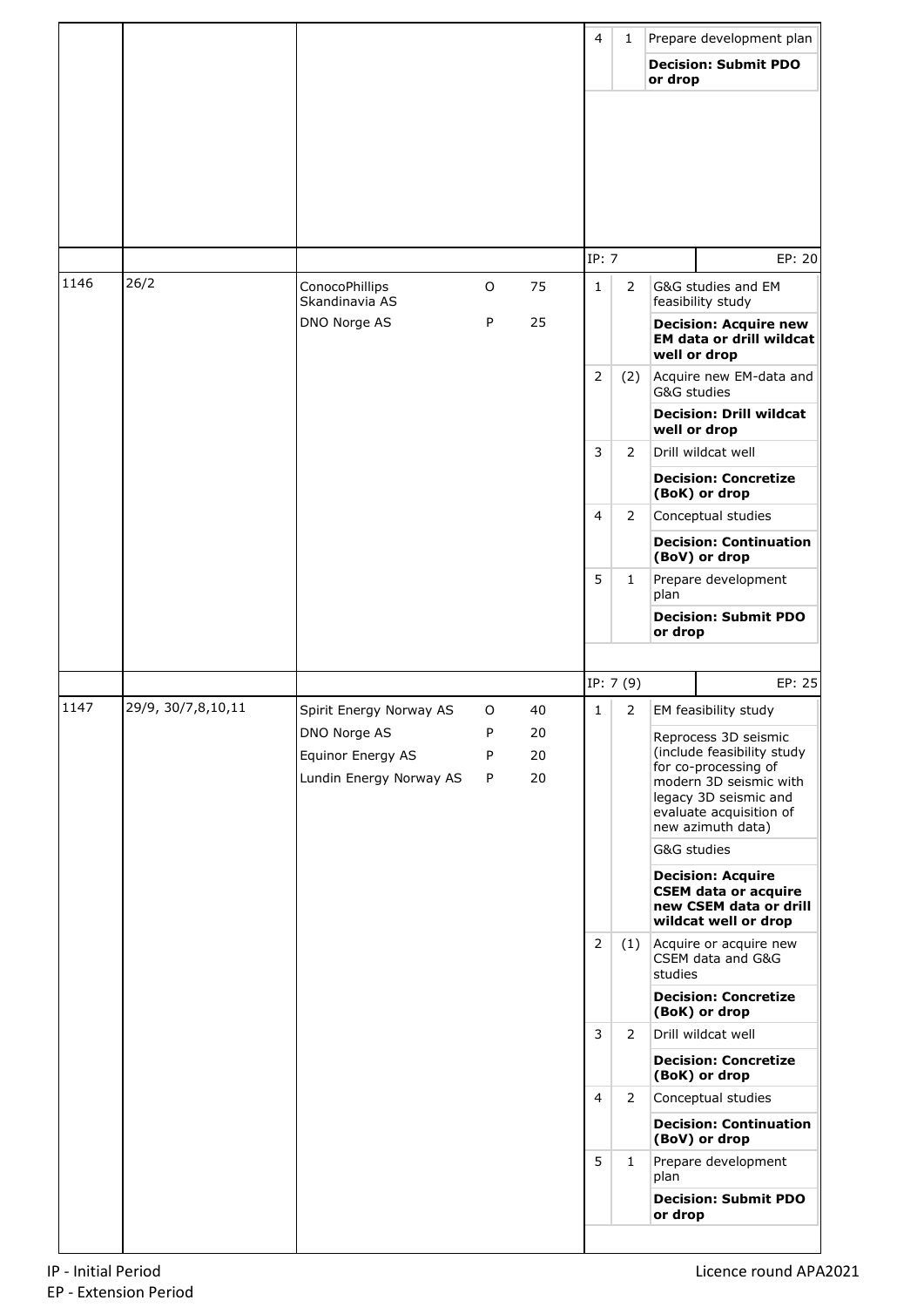|        |                                                                                    |                                             |        |          |                | IP: 7(8)       |                             | EP: 20                                                                                                                                                |
|--------|------------------------------------------------------------------------------------|---------------------------------------------|--------|----------|----------------|----------------|-----------------------------|-------------------------------------------------------------------------------------------------------------------------------------------------------|
| 1148   | 31/1, 35/10                                                                        | Wellesley Petroleum AS<br>Equinor Energy AS | O<br>P | 50<br>50 | $\mathbf{1}$   | 2              |                             | Drill one firm wildcat well<br>(the well must test both<br>the Brent Group and the<br>Cook Formation)<br><b>Decision: Concretize</b><br>(BoK) or drop |
|        |                                                                                    |                                             |        |          | 2              | 2              |                             | Conceptual studies                                                                                                                                    |
|        |                                                                                    |                                             |        |          |                |                |                             | <b>Decision: Continuation</b><br>(BoV) or drop                                                                                                        |
|        |                                                                                    |                                             |        |          | 3              | 1              |                             | Prepare development plan                                                                                                                              |
|        |                                                                                    |                                             |        |          |                |                | or drop                     | <b>Decision: Submit PDO</b>                                                                                                                           |
|        |                                                                                    |                                             |        |          |                |                |                             |                                                                                                                                                       |
| 1149   | 35/8                                                                               |                                             |        |          | IP: 5          |                |                             | EP: 20                                                                                                                                                |
|        |                                                                                    | Wintershall Dea Norge AS<br>Aker BP ASA     | O<br>P | 40<br>30 | $\mathbf{1}$   | $\overline{2}$ | studies                     | Acquire and/or reprocess<br>3D seismic, and G&G                                                                                                       |
|        |                                                                                    | ONE-Dyas Norge AS                           | P      | 30       |                |                | well or drop                | <b>Decision: Drill wildcat</b>                                                                                                                        |
|        |                                                                                    |                                             |        |          | $\overline{2}$ | 2              |                             | Drill wildcat well                                                                                                                                    |
|        |                                                                                    |                                             |        |          |                |                |                             | <b>Decision: Concretize</b><br>(BoK) or drop                                                                                                          |
|        |                                                                                    |                                             |        |          | 3              | 2              |                             | Conceptual studies                                                                                                                                    |
|        |                                                                                    |                                             |        |          |                |                |                             | <b>Decision: Continuation</b><br>(BoV) or drop                                                                                                        |
|        |                                                                                    |                                             |        |          | $\overline{4}$ | $\mathbf{1}$   |                             | Prepare development plan                                                                                                                              |
|        |                                                                                    |                                             |        |          |                | or drop        | <b>Decision: Submit PDO</b> |                                                                                                                                                       |
|        |                                                                                    |                                             |        |          |                |                |                             |                                                                                                                                                       |
|        |                                                                                    |                                             |        |          | IP: 7          |                |                             | EP: 20                                                                                                                                                |
| 1150 S | 35/8 Partly stratigraphical<br>- applies to all levels<br>above top Brent Group in | Spirit Energy Norway AS<br>Petrolia NOCO AS | O<br>P | 40<br>30 | 1              | 2              |                             | Acquire and/or reprocess<br>modern 3D seismic and<br>G&G studies                                                                                      |
|        | southwestern part                                                                  | OKEA ASA                                    | P      | 30       |                |                | well or drop                | <b>Decision: Drill wildcat</b>                                                                                                                        |
|        |                                                                                    |                                             |        |          | 2              | 2              |                             | Drill wildcat well                                                                                                                                    |
|        |                                                                                    |                                             |        |          |                |                |                             | <b>Decision: Concretize</b><br>(BoK) or drop                                                                                                          |
|        |                                                                                    |                                             |        |          | 3              | 2              |                             | Conceptual studies                                                                                                                                    |
|        |                                                                                    |                                             |        |          |                |                |                             | <b>Decision: Continuation</b><br>(BoV) or drop                                                                                                        |
|        |                                                                                    |                                             |        |          | 4              | $\mathbf{1}$   |                             | Prepare development plan                                                                                                                              |
|        |                                                                                    |                                             |        |          |                |                | or drop                     | <b>Decision: Submit PDO</b>                                                                                                                           |
|        |                                                                                    |                                             |        |          |                |                |                             |                                                                                                                                                       |
|        |                                                                                    |                                             |        |          | IP: 7          |                |                             | EP: 20                                                                                                                                                |
| 1151   | 35/7,8                                                                             | Wintershall Dea Norge AS<br>Aker BP ASA     | O<br>P | 40<br>20 | 1              | 2              | G&G studies                 | Reprocess 3D seismic and                                                                                                                              |
|        |                                                                                    | DNO Norge AS                                | P      | 20       |                |                | well or drop                | <b>Decision: Drill wildcat</b>                                                                                                                        |
|        |                                                                                    | ONE-Dyas Norge AS                           | P      | 20       | $\overline{2}$ | $\overline{2}$ |                             | Drill wildcat well                                                                                                                                    |
|        |                                                                                    |                                             |        |          |                |                |                             | <b>Decision: Concretize</b><br>(BoK) or drop                                                                                                          |
|        |                                                                                    |                                             |        |          | 3              | 2              |                             | Conceptual studies                                                                                                                                    |
|        |                                                                                    |                                             |        |          |                |                |                             | <b>Decision: Continuation</b><br>(BoV) or drop                                                                                                        |
|        |                                                                                    |                                             |        |          | 4              | 1              |                             | Prepare development plan                                                                                                                              |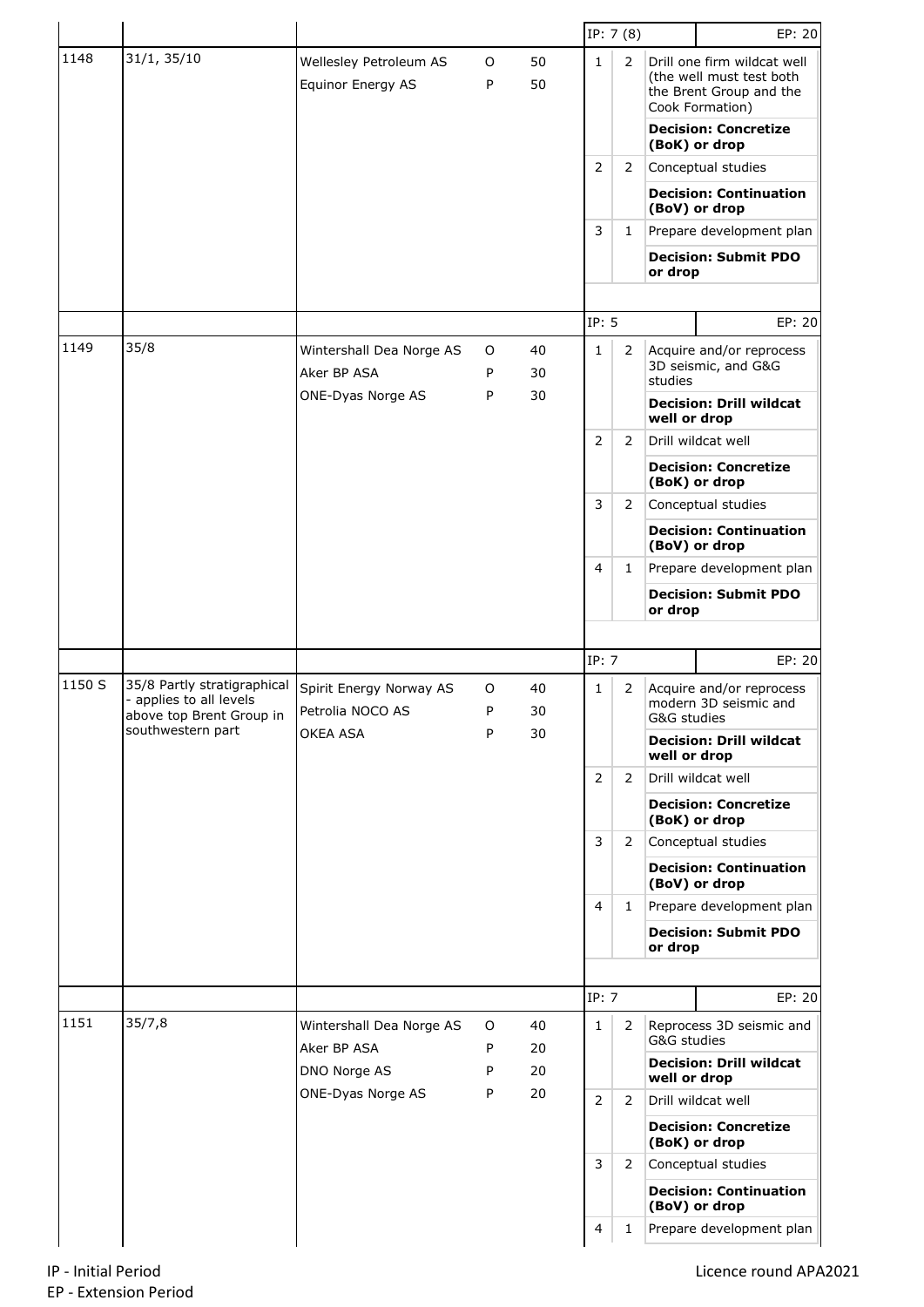|      |                                           |                                              |              |          |                |                | or drop      | <b>Decision: Submit PDO</b>                             |
|------|-------------------------------------------|----------------------------------------------|--------------|----------|----------------|----------------|--------------|---------------------------------------------------------|
|      |                                           |                                              |              |          |                |                |              |                                                         |
|      |                                           |                                              |              |          | IP: 7          |                |              | EP: 20                                                  |
| 1152 | 33/3,5,6, 34/4                            | Equinor Energy AS<br>Lundin Energy Norway AS | $\circ$<br>P | 50<br>50 | $\mathbf{1}$   | $\overline{2}$ |              | Acquire and reprocess 3D<br>seismic, and G&G studies    |
|      |                                           |                                              |              |          |                |                | well or drop | <b>Decision: Drill wildcat</b>                          |
|      |                                           |                                              |              |          | $\overline{2}$ | 2              |              | Drill wildcat well<br><b>Decision: Concretize</b>       |
|      |                                           |                                              |              |          | 3              | 2              |              | (BoK) or drop<br>Conceptual studies                     |
|      |                                           |                                              |              |          |                |                |              | <b>Decision: Continuation</b><br>(BoV) or drop          |
|      |                                           |                                              |              |          | 4              | 1              |              | Prepare development plan<br><b>Decision: Submit PDO</b> |
|      |                                           |                                              |              |          |                |                | or drop      |                                                         |
|      |                                           |                                              |              |          | IP: 7          |                |              | EP: 20                                                  |
| 1153 | 36/4                                      | Aker BP ASA<br>Idemitsu Petroleum Norge      | $\circ$<br>P | 40<br>30 | $\mathbf{1}$   | 2              | G&G studies  | Reprocess 3D seismic and                                |
|      |                                           | AS<br>Wintershall Dea Norge AS               | P            | 30       |                |                | well or drop | <b>Decision: Drill wildcat</b>                          |
|      |                                           |                                              |              |          | 2              | 2              |              | Drill wildcat well                                      |
|      |                                           |                                              |              |          |                |                |              | <b>Decision: Concretize</b><br>(BoK) or drop            |
|      |                                           |                                              |              |          | 3              | $\mathbf{2}$   |              | Conceptual studies<br><b>Decision: Continuation</b>     |
|      |                                           |                                              |              |          | $\overline{4}$ | $\mathbf{1}$   |              | (BoV) or drop<br>Prepare development plan               |
|      |                                           |                                              |              |          |                |                | or drop      | <b>Decision: Submit PDO</b>                             |
|      |                                           |                                              |              |          |                |                |              |                                                         |
|      |                                           |                                              |              |          | IP: 7          |                |              | EP: 15                                                  |
| 1154 | 6303/6,9,12,<br>6304/4,5,6,7,8,9,10,11,12 | Vår Energi AS<br>Aker BP ASA                 | $\circ$<br>P | 40<br>30 | $\mathbf{1}$   | $\mathbf{1}$   |              | Acquire and reprocess 2D<br>seismic and G&G studies     |
|      |                                           | TotalEnergies EP Norge AS                    | P            | 30       |                |                |              | <b>Decision: Acquire 3D</b><br>seismic or drop          |
|      |                                           |                                              |              |          | 2              | $\mathbf{2}$   | G&G studies  | Acquire 3D seismic and                                  |
|      |                                           |                                              |              |          |                |                | well or drop | <b>Decision: Drill wildcat</b>                          |
|      |                                           |                                              |              |          | 3              | $\overline{2}$ |              | Drill wildcat well<br><b>Decision: Concretize</b>       |
|      |                                           |                                              |              |          | $\overline{4}$ | $2^{\circ}$    |              | (BoK) or drop<br>Conceptual studies                     |
|      |                                           |                                              |              |          |                |                |              | <b>Decision: Continuation</b><br>(BoV) or drop          |
|      |                                           |                                              |              |          | 5              | 1              |              | Prepare development plan                                |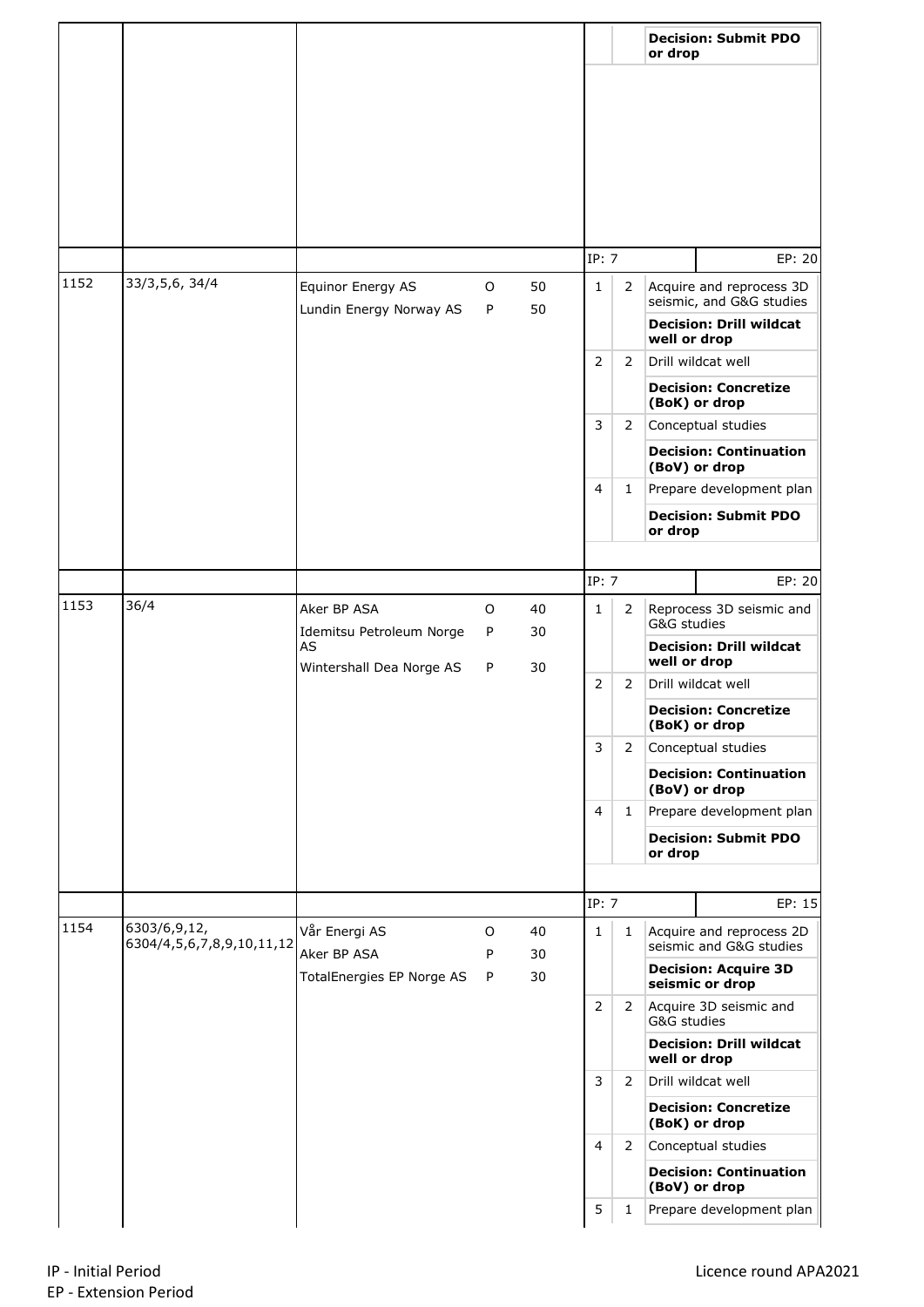|      |            |                                       |              |          |                |                | or drop                                                        | <b>Decision: Submit PDO</b>                                              |
|------|------------|---------------------------------------|--------------|----------|----------------|----------------|----------------------------------------------------------------|--------------------------------------------------------------------------|
|      |            |                                       |              |          |                |                |                                                                |                                                                          |
|      |            |                                       |              |          |                |                |                                                                |                                                                          |
|      |            |                                       |              |          | IP: 8          |                |                                                                | EP: 20                                                                   |
| 1155 | 6407/10,11 | Wintershall Dea Norge AS<br>Petoro AS | O<br>P       | 30<br>20 | $\mathbf{1}$   | $\overline{2}$ |                                                                | Acquire and reprocess 3D<br>seismic, and G&G studies                     |
|      |            | Equinor Energy AS                     | P            | 30       |                |                | well or drop                                                   | <b>Decision: Drill wildcat</b>                                           |
|      |            | Chrysaor Norge AS                     | P            | 20       | $\overline{2}$ | $\overline{2}$ |                                                                | Drill wildcat well<br><b>Decision: Concretize</b>                        |
|      |            |                                       |              |          |                |                |                                                                | (BoK) or drop                                                            |
|      |            |                                       |              |          | 3              | 2              |                                                                | Conceptual studies                                                       |
|      |            |                                       |              |          |                |                |                                                                | <b>Decision: Continuation</b><br>(BoV) or drop                           |
|      |            |                                       |              |          | $\overline{4}$ | 1              | Prepare development plan                                       |                                                                          |
|      |            |                                       |              |          |                |                | or drop                                                        | <b>Decision: Submit PDO</b>                                              |
|      |            |                                       |              |          |                |                |                                                                |                                                                          |
|      |            |                                       |              |          | IP: 7          |                |                                                                | EP: 20                                                                   |
| 1156 | 6407/11    | OKEA ASA<br>M Vest Energy AS          | $\circ$<br>P | 40<br>20 | $\mathbf{1}$   | $\overline{2}$ | Acquire 3D seismic, EM<br>feasibility study and G&G<br>studies |                                                                          |
|      |            | Equinor Energy AS                     | P            | 40       |                |                |                                                                | <b>Decision: Acquire new</b><br>EM data or drill wildcat<br>well or drop |
|      |            |                                       |              |          | $\overline{2}$ | (1)            | G&G studies                                                    | Acquire new EM-data and                                                  |
|      |            |                                       |              |          |                |                |                                                                | <b>Decision: Drill wildcat</b><br>well or drop                           |
|      |            |                                       |              |          | 3              | 2              |                                                                | Drill wildcat well                                                       |
|      |            |                                       |              |          |                |                |                                                                | <b>Decision: Concretize</b><br>(BoK) or drop                             |
|      |            |                                       |              |          | 4              | $\mathbf{2}$   |                                                                | Conceptual studies                                                       |
|      |            |                                       |              |          |                |                |                                                                | <b>Decision: Continuation</b><br>(BoV) or drop                           |
|      |            |                                       |              |          | 5              | $\mathbf{1}$   | plan                                                           | Prepare development                                                      |
|      |            |                                       |              |          |                |                | or drop                                                        | <b>Decision: Submit PDO</b>                                              |
|      |            |                                       |              |          |                |                |                                                                |                                                                          |
|      |            |                                       |              |          |                | IP: 7 (8)      |                                                                | EP: 15                                                                   |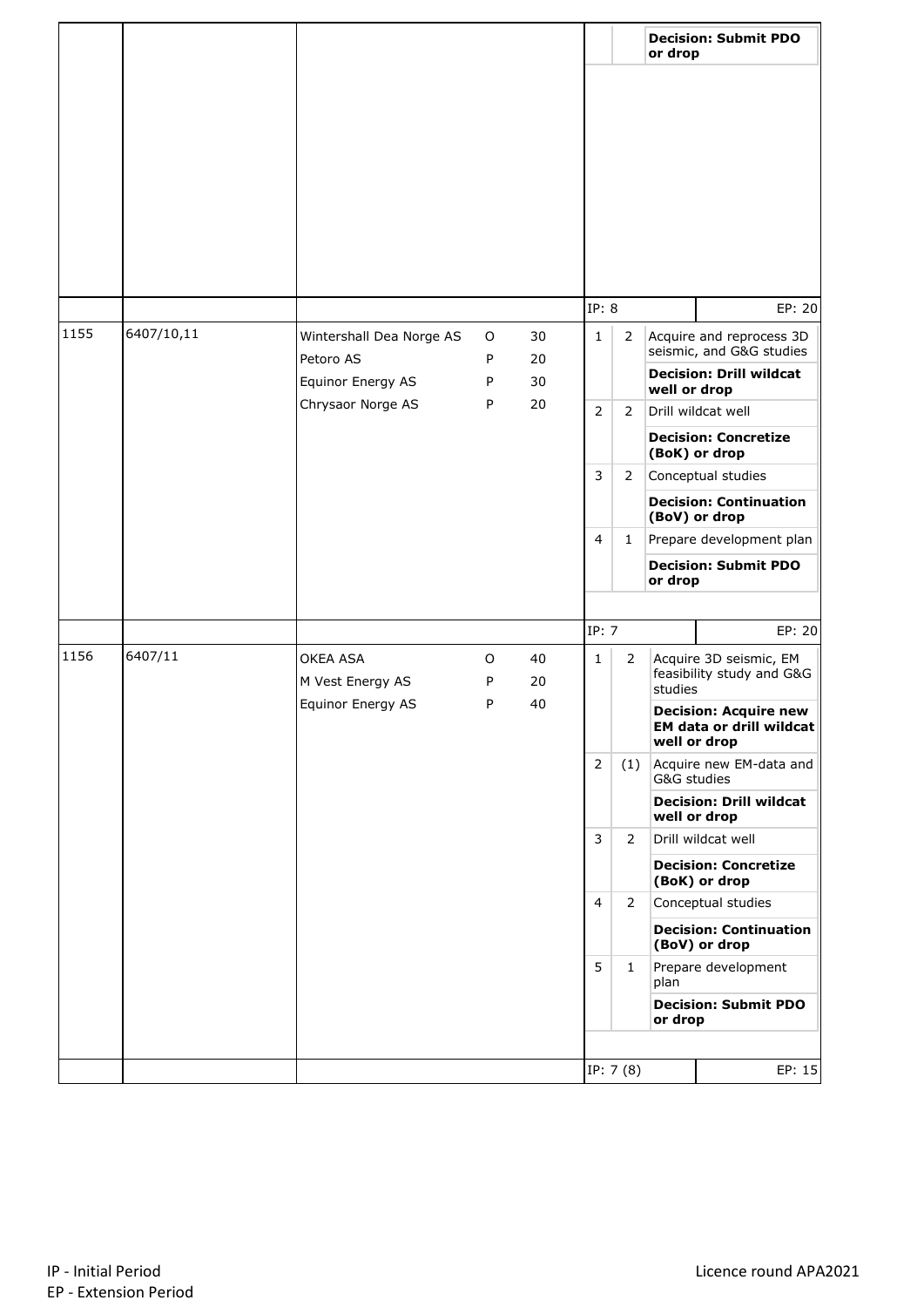| 1157 | 6407/7               | Lundin Energy Norway AS                 | 0      | 60       | $\mathbf{1}$   | $\mathbf{1}$   | G&G studies  | Reprocess 3D seismic and                       |
|------|----------------------|-----------------------------------------|--------|----------|----------------|----------------|--------------|------------------------------------------------|
|      |                      | Equinor Energy AS                       | P      | 40       |                |                | well or drop | <b>Decision: Drill wildcat</b>                 |
|      |                      |                                         |        |          | $\overline{2}$ | $\overline{2}$ |              | Drill wildcat well                             |
|      |                      |                                         |        |          |                |                |              | <b>Decision: Concretize</b><br>(BoK) or drop   |
|      |                      |                                         |        |          | 3              | $\mathbf{2}$   |              | Conceptual studies                             |
|      |                      |                                         |        |          |                |                |              | <b>Decision: Continuation</b><br>(BoV) or drop |
|      |                      |                                         |        |          | $\overline{4}$ | $\mathbf{1}$   |              | Prepare development plan                       |
|      |                      |                                         |        |          |                |                | or drop      | <b>Decision: Submit PDO</b>                    |
|      |                      |                                         |        |          |                |                |              |                                                |
|      |                      |                                         |        |          | IP: 6          |                |              | EP: 20                                         |
| 1158 | 6406/5,6,7,8,9,10,11 | Aker BP ASA<br>DNO Norge AS             | O<br>P | 40<br>40 | $\mathbf{1}$   | $\overline{2}$ |              | Acquire modern 3D<br>seismic and G&G studies   |
|      |                      | Spirit Energy Norway AS                 | P      | 20       |                |                | well or drop | <b>Decision: Drill wildcat</b>                 |
|      |                      |                                         |        |          | 2              | 2              |              | Drill wildcat well                             |
|      |                      |                                         |        |          |                |                |              | <b>Decision: Concretize</b><br>(BoK) or drop   |
|      |                      |                                         |        |          | 3              | $\overline{2}$ |              | Conceptual studies                             |
|      |                      |                                         |        |          |                |                |              | <b>Decision: Continuation</b><br>(BoV) or drop |
|      |                      |                                         |        |          | 4              | $\mathbf{1}$   |              | Prepare development plan                       |
|      |                      |                                         |        |          |                |                | or drop      | <b>Decision: Submit PDO</b>                    |
|      |                      |                                         |        |          |                |                |              |                                                |
|      |                      |                                         |        |          | IP: 7          |                |              | EP: 25                                         |
| 1159 | 6406/5,6             | OKEA ASA<br>Equinor Energy AS           | O<br>P | 50<br>50 | $\mathbf{1}$   | $\overline{2}$ | G&G studies  | Acquire 3D seismic and                         |
|      |                      |                                         |        |          |                |                |              | <b>Decision: Concretize</b><br>(BoK) or drop   |
|      |                      |                                         |        |          | $\overline{2}$ | $\overline{2}$ |              | Conceptual studies                             |
|      |                      |                                         |        |          |                |                |              | <b>Decision: Continuation</b><br>(BoV) or drop |
|      |                      |                                         |        |          | 3              | $\mathbf{2}$   |              | Prepare development plan                       |
|      |                      |                                         |        |          |                |                | or drop      | <b>Decision: Submit PDO</b>                    |
|      |                      |                                         |        |          |                |                |              |                                                |
|      |                      |                                         |        |          | IP: 6          |                |              | EP: 18                                         |
| 1160 | 6406/5,6             | DNO Norge AS<br>Spirit Energy Norway AS | O<br>P | 60<br>40 | $\mathbf{1}$   | $\mathbf{2}$   | G&G studies  | Acquire 3D seismic and                         |
|      |                      |                                         |        |          |                |                | well or drop | <b>Decision: Drill wildcat</b>                 |
|      |                      |                                         |        |          | $\overline{2}$ | $\overline{2}$ |              | Drill wildcat well                             |
|      |                      |                                         |        |          |                |                |              | <b>Decision: Concretize</b><br>(BoK) or drop   |
|      |                      |                                         |        |          | 3              | $\mathbf{2}$   |              | Conceptual studies                             |
|      |                      |                                         |        |          |                |                |              | <b>Decision: Continuation</b><br>(BoV) or drop |
|      |                      |                                         |        |          | $\overline{4}$ | $\mathbf{1}$   |              | Prepare development plan                       |
|      |                      |                                         |        |          |                |                |              |                                                |
|      |                      |                                         |        |          |                |                | or drop      | <b>Decision: Submit PDO</b>                    |
|      |                      |                                         |        |          | IP: 7          |                |              | EP: 20                                         |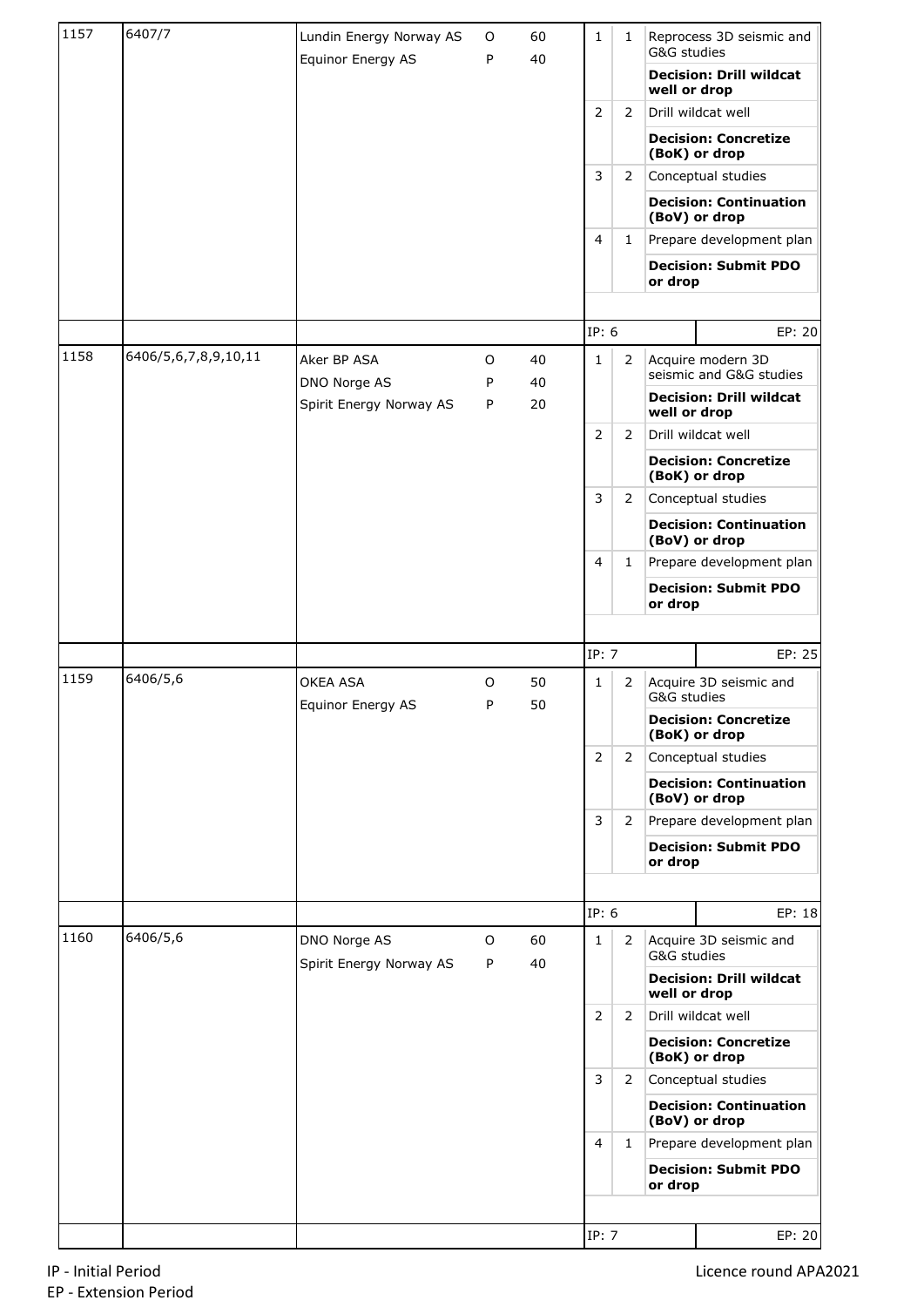| 1161 | 6407/6            | OKEA ASA                                  | O      | 60       | 1              | 2              | G&G studies                                                   |
|------|-------------------|-------------------------------------------|--------|----------|----------------|----------------|---------------------------------------------------------------|
|      |                   | M Vest Energy AS                          | P      | 40       |                |                | <b>Decision: Drill wildcat</b><br>well or drop                |
|      |                   |                                           |        |          | $\overline{2}$ | 2              | Drill wildcat well                                            |
|      |                   |                                           |        |          |                |                | <b>Decision: Concretize</b><br>(BoK) or drop                  |
|      |                   |                                           |        |          | 3              | 2              | Conceptual studies                                            |
|      |                   |                                           |        |          |                |                | <b>Decision: Continuation</b><br>(BoV) or drop                |
|      |                   |                                           |        |          | 4              | 1              | Prepare development plan                                      |
|      |                   |                                           |        |          |                |                | <b>Decision: Submit PDO</b><br>or drop                        |
|      |                   |                                           |        |          |                |                |                                                               |
|      |                   |                                           |        |          | IP: 7          |                | EP: 15                                                        |
| 1162 | 6407/2            | Lundin Energy Norway AS<br>Petoro AS      | 0<br>P | 50<br>20 | $\mathbf{1}$   | $\overline{2}$ | Acquire and reprocess<br>modern 3D seismic and<br>G&G studies |
|      |                   | Chrysaor Norge AS                         | Ρ      | 30       |                |                | <b>Decision: Drill wildcat</b><br>well or drop                |
|      |                   |                                           |        |          | $\overline{2}$ | $\overline{2}$ | Drill wildcat well                                            |
|      |                   |                                           |        |          |                |                | <b>Decision: Concretize</b><br>(BoK) or drop                  |
|      |                   |                                           |        |          | 3              | $\overline{2}$ | Conceptual studies                                            |
|      |                   |                                           |        |          |                |                | <b>Decision: Continuation</b><br>(BoV) or drop                |
|      |                   |                                           |        |          | 4              | 1              | Prepare development plan                                      |
|      |                   |                                           |        |          |                |                | <b>Decision: Submit PDO</b><br>or drop                        |
|      |                   |                                           |        |          |                |                |                                                               |
|      |                   |                                           |        |          |                |                |                                                               |
|      |                   |                                           |        |          | IP: 7          |                | EP: 20                                                        |
| 1163 | 6506/9, 6507/7,10 | ConocoPhillips<br>Skandinavia AS          | O      | 40       | 1              | 2              | Reprocess 3D seismic and<br>G&G studies                       |
|      |                   | Aker BP ASA                               | P      | $20\,$   |                |                | <b>Decision: Drill wildcat</b>                                |
|      |                   | Equinor Energy AS                         | P      | 20       | $\overline{2}$ | 2              | well or drop<br>Drill wildcat well                            |
|      |                   | Vår Energi AS                             | P      | 20       |                |                | <b>Decision: Concretize</b><br>(BoK) or drop                  |
|      |                   |                                           |        |          | 3              | $\overline{2}$ | Conceptual studies                                            |
|      |                   |                                           |        |          |                |                | <b>Decision: Continuation</b><br>(BoV) or drop                |
|      |                   |                                           |        |          | $\overline{4}$ | $\mathbf{1}$   | Prepare development plan                                      |
|      |                   |                                           |        |          |                |                | <b>Decision: Submit PDO</b><br>or drop                        |
|      |                   |                                           |        |          |                |                |                                                               |
|      |                   |                                           |        |          | IP: 7          |                | EP: 20                                                        |
| 1164 | 6507/11           | Lundin Energy Norway AS<br>OMV (Norge) AS | O<br>Ρ | 40<br>30 | $\mathbf{1}$   | $\overline{2}$ | Acquire and reprocess<br>modern 3D seismic and                |
|      |                   | Chrysaor Norge AS                         | P      | 30       |                |                | G&G studies<br><b>Decision: Drill wildcat</b><br>well or drop |
|      |                   |                                           |        |          | $\overline{2}$ | $\overline{2}$ | Drill wildcat well                                            |
|      |                   |                                           |        |          |                |                | <b>Decision: Concretize</b><br>(BoK) or drop                  |
|      |                   |                                           |        |          | 3              | 2              | Conceptual studies                                            |
|      |                   |                                           |        |          |                |                | <b>Decision: Continuation</b><br>(BoV) or drop                |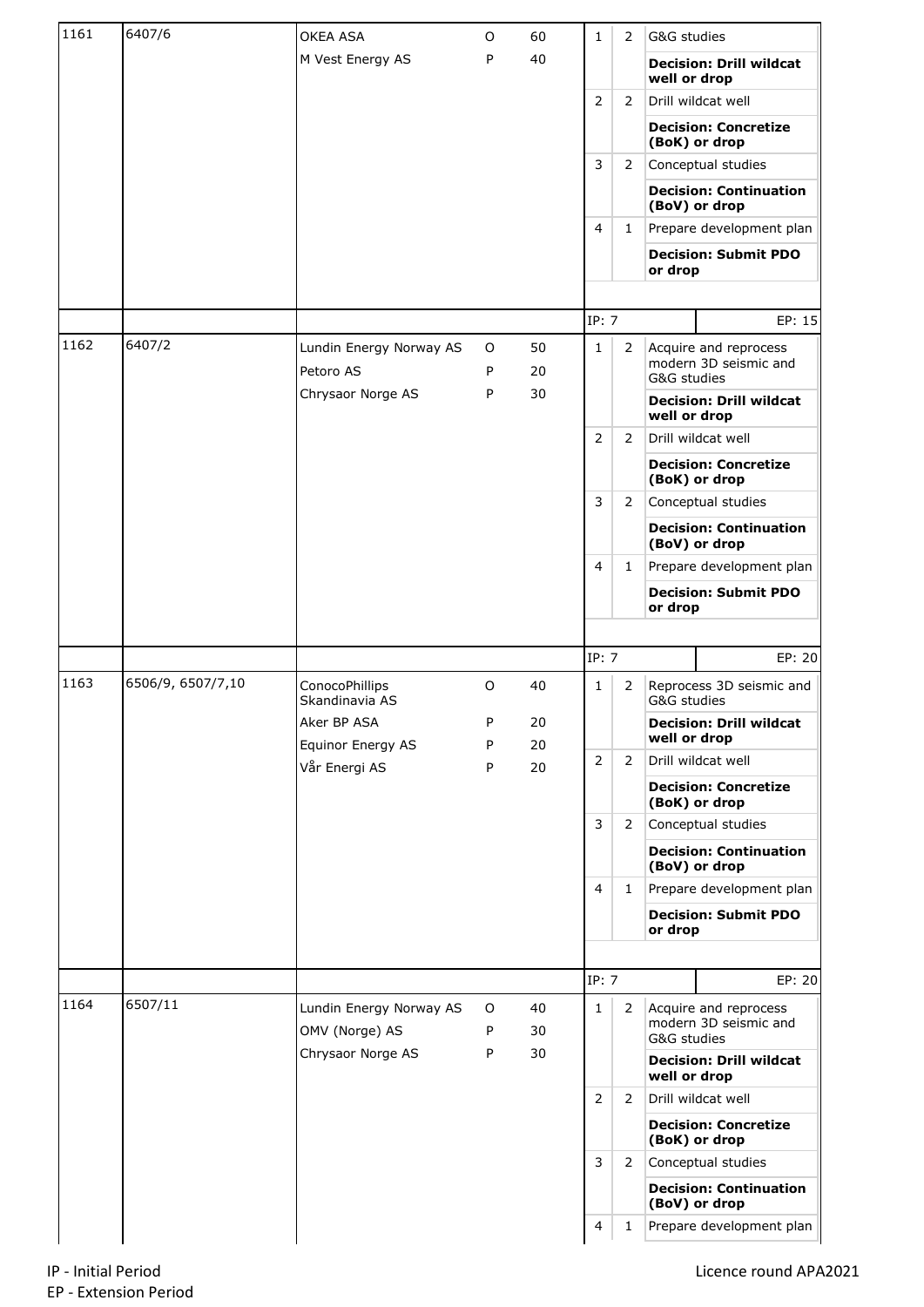|      |                |                                                       |             |          |                                                                                                                                    |                | or drop                                             | <b>Decision: Submit PDO</b>                          |
|------|----------------|-------------------------------------------------------|-------------|----------|------------------------------------------------------------------------------------------------------------------------------------|----------------|-----------------------------------------------------|------------------------------------------------------|
|      |                |                                                       |             |          |                                                                                                                                    |                |                                                     |                                                      |
|      |                |                                                       |             |          | IP: 7                                                                                                                              |                |                                                     | EP: 20                                               |
| 1165 | 6507/9         | Equinor Energy AS<br>Aker BP ASA                      | O<br>P      | 60<br>40 | $\mathbf{1}$                                                                                                                       | $\mathbf{2}$   |                                                     | Acquire and reprocess 3D<br>seismic, and G&G studies |
|      |                |                                                       |             |          |                                                                                                                                    |                | <b>Decision: Drill wildcat</b><br>well or drop      |                                                      |
|      |                |                                                       |             |          | $\overline{2}$                                                                                                                     | $\overline{2}$ | Drill wildcat well                                  |                                                      |
|      |                |                                                       |             |          |                                                                                                                                    |                | <b>Decision: Concretize</b><br>(BoK) or drop        |                                                      |
|      |                |                                                       |             |          | 3                                                                                                                                  | 2              | Conceptual studies<br><b>Decision: Continuation</b> |                                                      |
|      |                |                                                       |             |          | 4                                                                                                                                  | 1              |                                                     | (BoV) or drop<br>Prepare development plan            |
|      |                |                                                       |             |          |                                                                                                                                    |                | or drop                                             | <b>Decision: Submit PDO</b>                          |
|      |                |                                                       |             |          |                                                                                                                                    |                |                                                     |                                                      |
|      |                |                                                       |             |          | IP: 7                                                                                                                              |                |                                                     | EP: 25                                               |
| 1166 | 6507/8,9       | ConocoPhillips<br>Skandinavia AS<br>Pandion Energy AS | $\mathsf O$ | 70       | $\mathbf{1}$<br>$\overline{2}$                                                                                                     | $\overline{2}$ | G&G studies                                         |                                                      |
|      |                |                                                       | P           | 30       |                                                                                                                                    |                | well or drop                                        | <b>Decision: Drill wildcat</b>                       |
|      |                |                                                       |             |          |                                                                                                                                    | $\overline{2}$ |                                                     | Drill wildcat well                                   |
|      |                |                                                       |             |          |                                                                                                                                    |                |                                                     | <b>Decision: Concretize</b><br>(BoK) or drop         |
|      |                |                                                       |             |          | 3                                                                                                                                  | 2              |                                                     | Conceptual studies                                   |
|      |                |                                                       |             |          |                                                                                                                                    |                |                                                     | <b>Decision: Continuation</b><br>(BoV) or drop       |
|      |                |                                                       |             |          | 4                                                                                                                                  | $\mathbf{1}$   |                                                     | Prepare development plan                             |
|      |                |                                                       |             |          |                                                                                                                                    |                | or drop                                             | <b>Decision: Submit PDO</b>                          |
|      |                |                                                       |             |          |                                                                                                                                    |                |                                                     |                                                      |
| 1167 | 6706/6, 6707/4 |                                                       |             |          | IP: 7                                                                                                                              |                |                                                     | EP: 20                                               |
|      |                | Equinor Energy AS<br>Wintershall Dea Norge AS         | O<br>P      | 60<br>40 | $\mathbf{1}$                                                                                                                       | $\mathbf{1}$   | G&G studies                                         | <b>Decision: Reprocess</b><br>3D seismic or drill or |
|      |                |                                                       |             |          | drop<br>$\overline{2}$<br>(2)<br>well or drop<br>3<br>$\overline{2}$<br>Drill wildcat well<br>(BoK) or drop<br>$\overline{4}$<br>2 |                |                                                     | Reprocess 3D seismic                                 |
|      |                |                                                       |             |          |                                                                                                                                    |                |                                                     | and G&G studies<br><b>Decision: Drill wildcat</b>    |
|      |                |                                                       |             |          |                                                                                                                                    |                |                                                     |                                                      |
|      |                |                                                       |             |          |                                                                                                                                    |                |                                                     | <b>Decision: Concretize</b>                          |
|      |                |                                                       |             |          |                                                                                                                                    |                |                                                     | Conceptual studies                                   |
|      |                |                                                       |             |          |                                                                                                                                    |                |                                                     | <b>Decision: Continuation</b><br>(BoV) or drop       |
|      |                |                                                       |             |          | 5                                                                                                                                  | $\mathbf{1}$   | plan                                                | Prepare development                                  |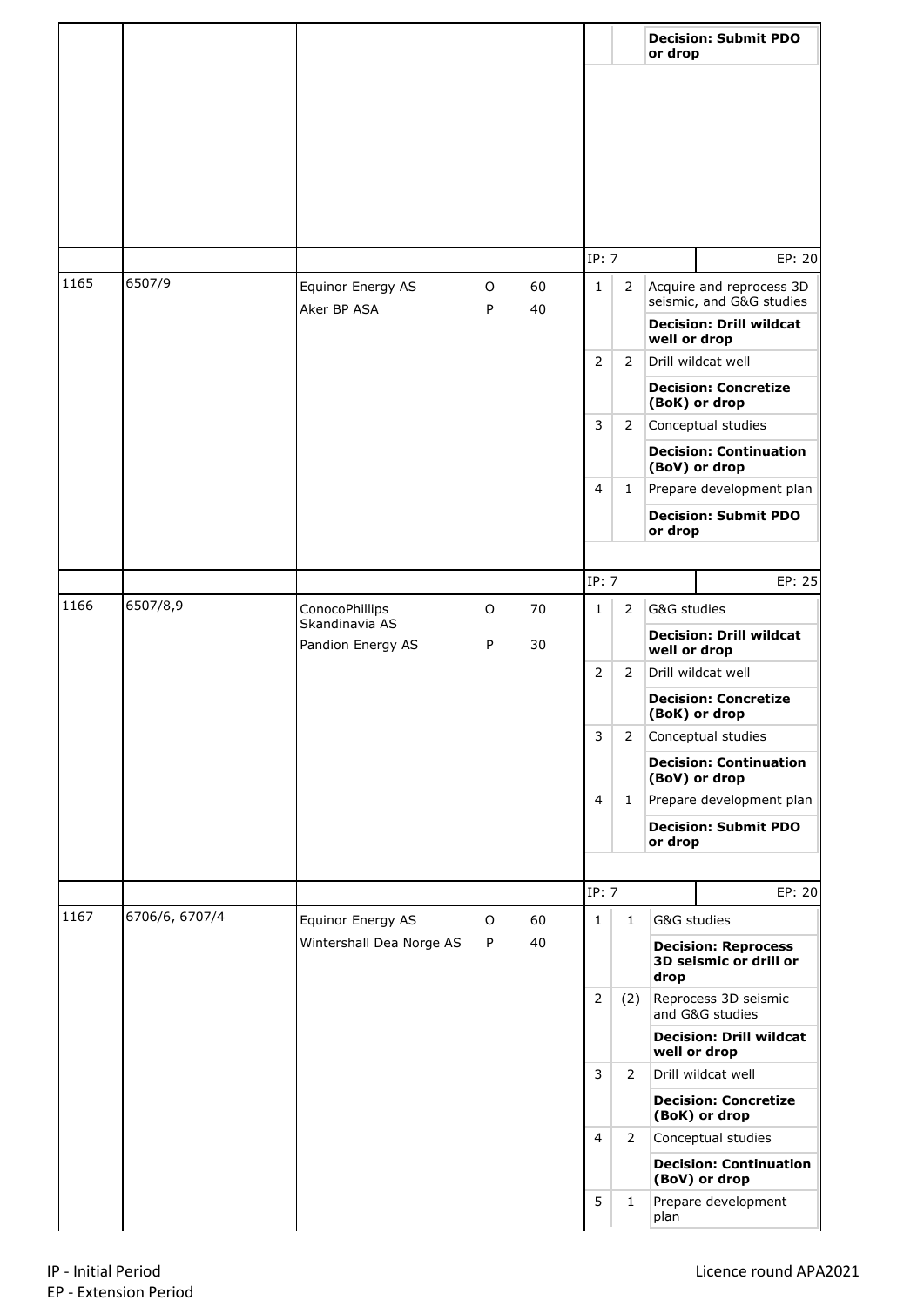|      |                      |                                |             |          |                                          |                | or drop                                            | <b>Decision: Submit PDO</b>                       |
|------|----------------------|--------------------------------|-------------|----------|------------------------------------------|----------------|----------------------------------------------------|---------------------------------------------------|
|      |                      |                                |             |          |                                          |                |                                                    |                                                   |
|      |                      |                                |             |          |                                          |                |                                                    |                                                   |
|      |                      |                                |             |          |                                          |                |                                                    |                                                   |
|      |                      |                                |             |          |                                          |                |                                                    |                                                   |
|      |                      |                                |             |          |                                          |                |                                                    |                                                   |
|      |                      |                                |             |          |                                          |                |                                                    |                                                   |
|      |                      |                                |             |          |                                          |                |                                                    |                                                   |
|      |                      |                                |             |          |                                          |                |                                                    |                                                   |
|      |                      |                                |             |          |                                          | IP: $6(8)$     |                                                    | EP: 20                                            |
| 1168 | 7121/8,9, 7122/7     | Vår Energi AS                  | $\mathsf O$ | 50       | $\mathbf{1}$                             | $\mathbf{1}$   | G&G studies                                        |                                                   |
|      |                      | Concedo AS                     | P           | 50       |                                          |                | <b>Decision: Drill wildcat</b><br>well or drop     |                                                   |
|      |                      |                                |             |          | $\overline{2}$                           | $\overline{2}$ |                                                    | Drill wildcat well                                |
|      |                      |                                |             |          |                                          |                |                                                    | <b>Decision: Concretize</b><br>(BoK) or drop      |
|      |                      |                                |             |          | 3                                        | $\overline{2}$ | Conceptual studies                                 |                                                   |
|      |                      |                                |             |          |                                          |                | <b>Decision: Continuation</b>                      |                                                   |
|      |                      |                                |             |          | 4                                        | 1              | (BoV) or drop<br>Prepare development plan          |                                                   |
|      |                      |                                |             |          |                                          |                |                                                    | <b>Decision: Submit PDO</b>                       |
|      |                      |                                |             |          |                                          |                | or drop                                            |                                                   |
|      |                      |                                |             |          | IP: 6                                    |                |                                                    | EP: 25                                            |
| 1169 | 7220/5               | Equinor Energy AS              | O           | 50       | $\mathbf{1}$                             | $\mathbf{1}$   |                                                    |                                                   |
|      |                      | Petoro AS<br>Vår Energi AS     | P<br>P      | 20<br>30 |                                          |                | G&G studies<br><b>Decision: Drill wildcat</b>      |                                                   |
|      |                      |                                |             |          |                                          |                | well or drop                                       |                                                   |
|      |                      |                                |             |          |                                          | 2<br>2         |                                                    | Drill wildcat well                                |
|      |                      |                                |             |          | 3<br>$\overline{2}$<br>4<br>$\mathbf{1}$ |                |                                                    | <b>Decision: Concretize</b><br>(BoK) or drop      |
|      |                      |                                |             |          |                                          |                |                                                    | Conceptual studies                                |
|      |                      |                                |             |          |                                          |                |                                                    | <b>Decision: Continuation</b><br>(BoV) or drop    |
|      |                      |                                |             |          |                                          |                |                                                    | Prepare development plan                          |
|      |                      |                                |             |          |                                          |                | or drop                                            | <b>Decision: Submit PDO</b>                       |
|      |                      |                                |             |          |                                          |                |                                                    |                                                   |
|      |                      |                                |             |          |                                          | IP: 6          |                                                    | EP: 30                                            |
| 1170 | 7324/6,8,9, 7325/4,7 | Lundin Energy Norway AS        | O           | 35       | $\mathbf{1}$                             | 3              | Acquire new 3D seismic,<br>acquire EM data and G&G |                                                   |
|      |                      | Idemitsu Petroleum Norge<br>AS | P           | 10       |                                          |                |                                                    | studies (high-resolution                          |
|      |                      | Petoro AS                      | P           | 20       |                                          |                | seismic)                                           | <b>Decision: Drill wildcat</b>                    |
|      |                      | Equinor Energy AS              | P           | 35       |                                          |                |                                                    | well or drop                                      |
|      |                      |                                |             |          | $\overline{2}$                           | $\overline{2}$ |                                                    | Drill wildcat well<br><b>Decision: Concretize</b> |
|      |                      |                                |             |          |                                          |                |                                                    | (BoK) or drop                                     |
|      |                      |                                |             |          | 3                                        | $\mathbf{2}$   |                                                    | Conceptual studies                                |
|      |                      |                                |             |          |                                          |                |                                                    | <b>Decision: Continuation</b><br>(BoV) or drop    |
|      |                      |                                |             |          | $\overline{4}$                           | $\mathbf{1}$   |                                                    | Prepare development plan                          |
|      |                      |                                |             |          |                                          |                | or drop                                            | <b>Decision: Submit PDO</b>                       |
|      |                      |                                |             |          |                                          |                |                                                    |                                                   |